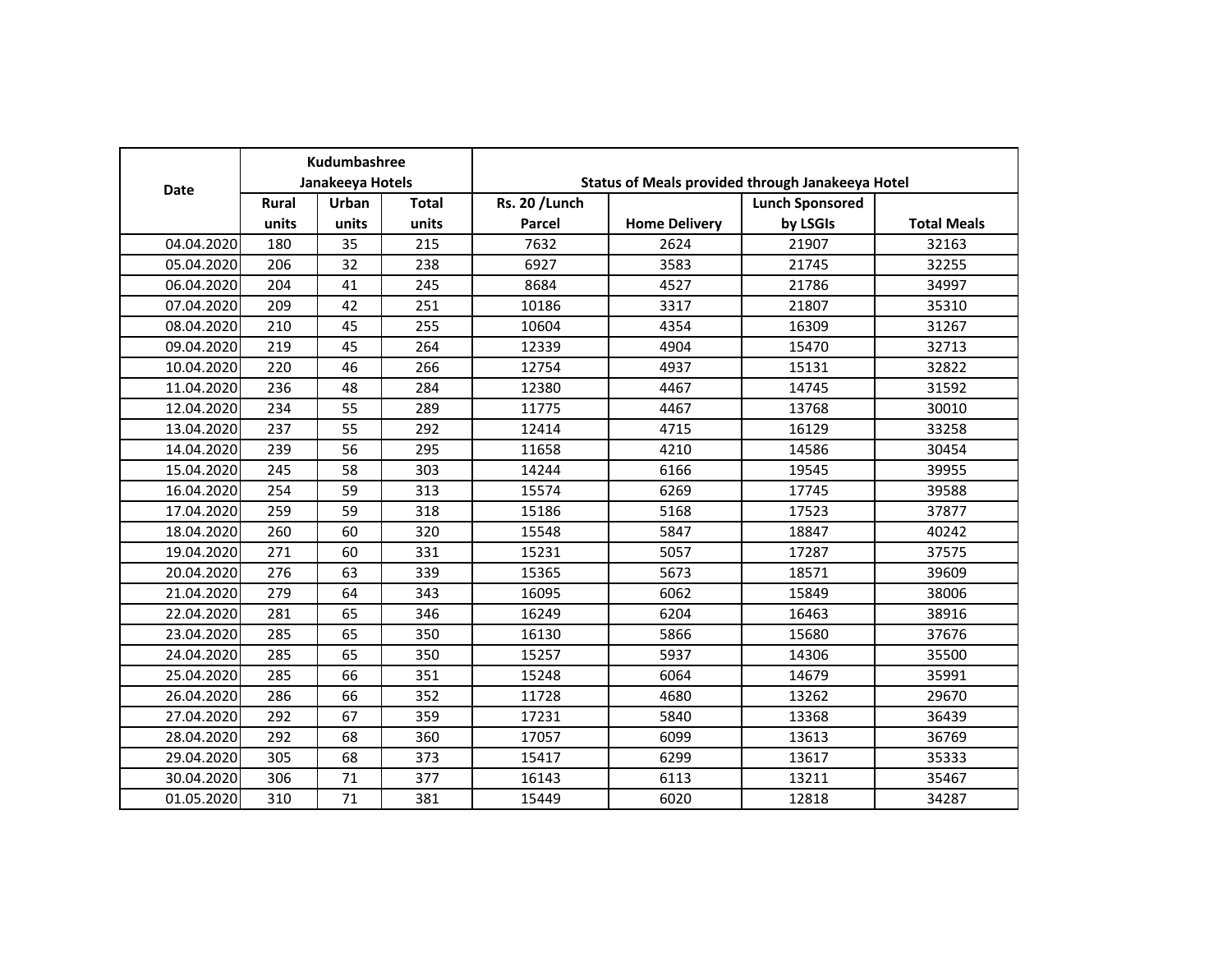| 02.05.2020 | 311 | 70 | 381 | 16198 | 6417 | 12642 | 35257 |
|------------|-----|----|-----|-------|------|-------|-------|
| 03.05.2020 | 313 | 70 | 383 | 12413 | 4143 | 11335 | 27891 |
| 04.05.2020 | 323 | 71 | 394 | 16719 | 5156 | 9510  | 31385 |
| 05.05.2020 | 331 | 71 | 402 | 17836 | 5758 | 8599  | 32193 |
| 06.05.2020 | 337 | 71 | 408 | 18536 | 4093 | 7067  | 29696 |
| 07.05.2020 | 343 | 73 | 416 | 19332 | 5444 | 6249  | 31025 |
| 08.05.2020 | 346 | 74 | 420 | 19808 | 4865 | 6161  | 30834 |
| 09.05.2020 | 351 | 74 | 425 | 19693 | 4394 | 6563  | 30650 |
| 10.05.2020 | 352 | 74 | 426 | 10880 | 2970 | 5463  | 19313 |
| 11.05.2020 | 359 | 74 | 433 | 18559 | 5854 | 4883  | 29296 |
| 12.05.2020 | 303 | 64 | 367 | 24498 | 6506 | 5995  | 36999 |
| 13.05.2020 | 296 | 62 | 358 | 27454 | 6461 | 4322  | 38237 |
| 14.05.2020 | 300 | 68 | 368 | 28047 | 6729 | 4194  | 38970 |
| 15.05.2020 | 309 | 71 | 380 | 28703 | 7286 | 4575  | 40564 |
| 16.05.2020 | 308 | 71 | 379 | 28377 | 6994 | 3891  | 39262 |
| 17.05.2020 | 308 | 71 | 379 | 13753 | 4439 | 3562  | 21754 |
| 18.05.2020 | 320 | 73 | 393 | 27541 | 6064 | 2897  | 36502 |
| 19.05.2020 | 321 | 73 | 394 | 27812 | 6508 | 2956  | 37276 |
| 20.05.2020 | 327 | 74 | 401 | 28954 | 6970 | 3111  | 39035 |
| 21.05.2020 | 333 | 73 | 406 | 28865 | 7477 | 2858  | 39200 |
| 22.05.2020 | 335 | 76 | 411 | 29355 | 7266 | 3078  | 39699 |
| 23.05.2020 | 337 | 76 | 413 | 27518 | 6910 | 3046  | 37474 |
| 24.05.2020 | 337 | 76 | 413 | 10366 | 3143 | 2387  | 15896 |
| 25.05.2020 | 340 | 76 | 416 | 30303 | 7202 | 2969  | 40474 |
| 26.05.2020 | 340 | 77 | 417 | 32045 | 8185 | 2999  | 43229 |
| 27.05.2020 | 344 | 78 | 422 | 33537 | 7508 | 2848  | 43893 |
| 28.05.2020 | 347 | 78 | 425 | 35288 | 6644 | 2709  | 44641 |
| 29.05.2020 | 349 | 78 | 427 | 34606 | 7300 | 2760  | 44666 |
| 30.05.2020 | 350 | 78 | 428 | 34285 | 7061 | 2558  | 43904 |
| 31.05.2020 | 350 | 78 | 428 | 10637 | 4015 | 2538  | 17190 |
| 01.06.2020 | 355 | 80 | 435 | 34218 | 5932 | 2570  | 42720 |
| 02.06.2020 | 360 | 80 | 440 | 32633 | 7149 | 2692  | 42474 |
| 03.06.2020 | 366 | 80 | 446 | 34547 | 6319 | 2549  | 43415 |
|            |     |    |     |       |      |       |       |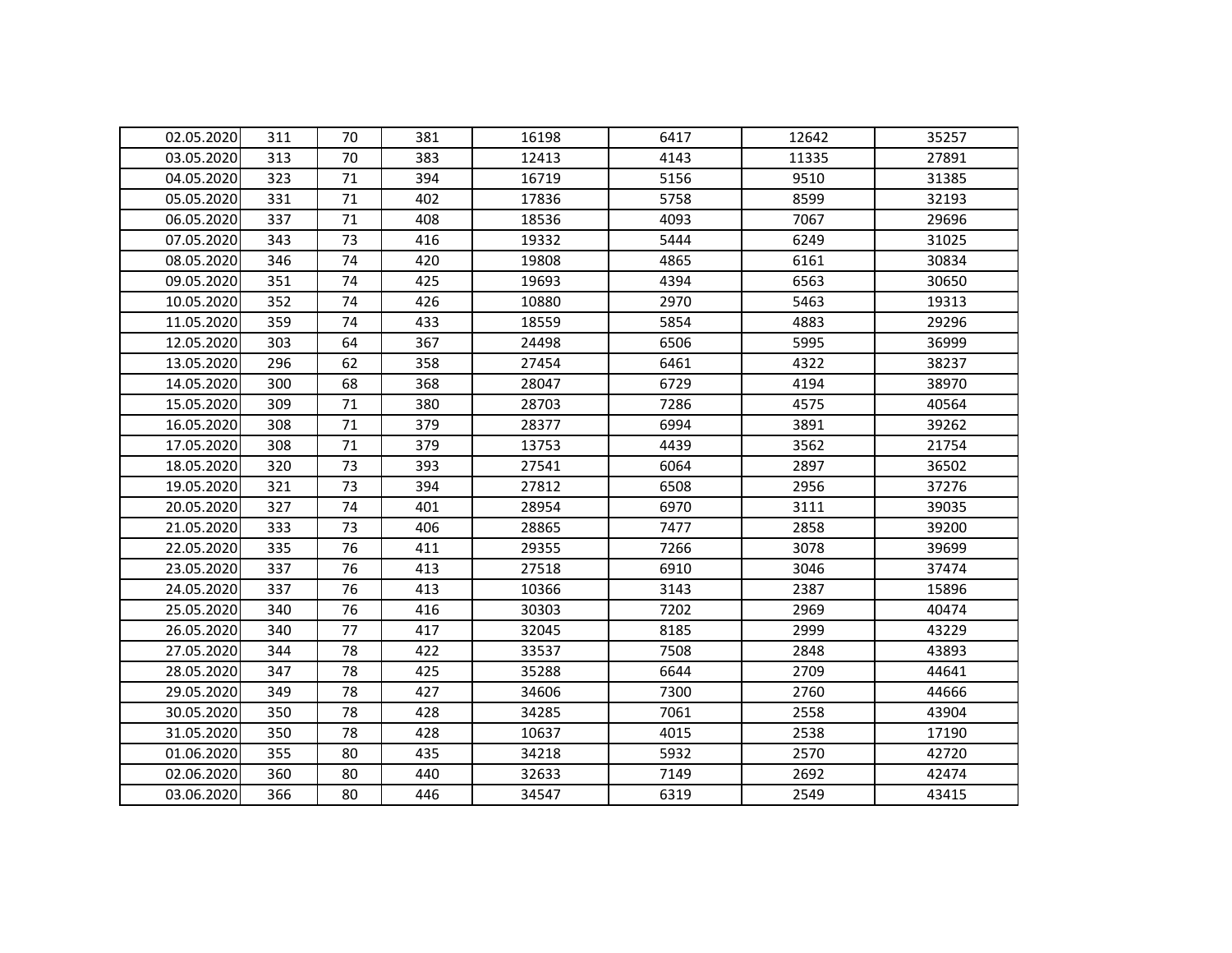| 04.06.2020 | 368 | 80 | 448 | 34096 | 6939  | 2281 | 43316 |
|------------|-----|----|-----|-------|-------|------|-------|
| 05.06.2020 | 373 | 81 | 454 | 32854 | 10641 | 2741 | 46236 |
| 06.06.2020 | 375 | 81 | 456 | 33717 | 6653  | 2127 | 42497 |
| 07.06.2020 | 375 | 81 | 456 | 9688  | 3298  | 1933 | 14919 |
| 08.06.2020 | 380 | 81 | 461 | 36436 | 5866  | 2055 | 44357 |
| 09.06.2020 | 380 | 81 | 461 | 36155 | 6721  | 2103 | 44979 |
| 10.06.2020 | 384 | 82 | 466 | 37820 | 6627  | 1637 | 46084 |
| 11.06.2020 | 388 | 82 | 470 | 37827 | 7102  | 1554 | 46483 |
| 12.06.2020 | 388 | 83 | 471 | 37320 | 6168  | 1486 | 44974 |
| 13.06.2020 | 388 | 83 | 471 | 34322 | 6240  | 1377 | 41939 |
| 14.06.2020 | 388 | 83 | 471 | 9769  | 2946  | 1245 | 13960 |
| 15.06.2020 | 394 | 83 | 477 | 38233 | 6263  | 1315 | 45811 |
| 16.06.2020 | 399 | 83 | 482 | 39870 | 5846  | 1344 | 47060 |
| 17.06.2020 | 401 | 83 | 484 | 40420 | 6531  | 1304 | 48255 |
| 18.06.2020 | 402 | 85 | 487 | 41435 | 6263  | 1346 | 49044 |
| 19.06.2020 | 402 | 85 | 487 | 41299 | 6569  | 1481 | 49349 |
| 20.06.2020 | 402 | 85 | 487 | 38219 | 6544  | 1535 | 46298 |
| 21.06.2020 | 402 | 85 | 487 | 10614 | 3090  | 1288 | 14992 |
| 22.06.2020 | 406 | 85 | 491 | 41084 | 6548  | 1361 | 48993 |
| 23.06.2020 | 406 | 85 | 491 | 35854 | 11334 | 1792 | 48980 |
| 24.06.2020 | 408 | 87 | 495 | 41025 | 6911  | 1423 | 49359 |
| 25.06.2020 | 412 | 88 | 500 | 43085 | 7317  | 1289 | 51691 |
| 26.06.2020 | 413 | 88 | 501 | 41861 | 6583  | 1278 | 49722 |
| 27.06.2020 | 414 | 88 | 502 | 39343 | 7040  | 1232 | 47615 |
| 28.06.2020 | 414 | 88 | 502 | 11187 | 3801  | 998  | 15986 |
| 29.06.2020 | 414 | 89 | 503 | 42093 | 6961  | 1257 | 50311 |
| 30.06.2020 | 416 | 89 | 505 | 43631 | 7047  | 1221 | 51899 |
| 01.07.2020 | 421 | 89 | 510 | 43510 | 7505  | 1077 | 52092 |
| 02.07.2020 | 423 | 89 | 512 | 42980 | 6969  | 1060 | 51009 |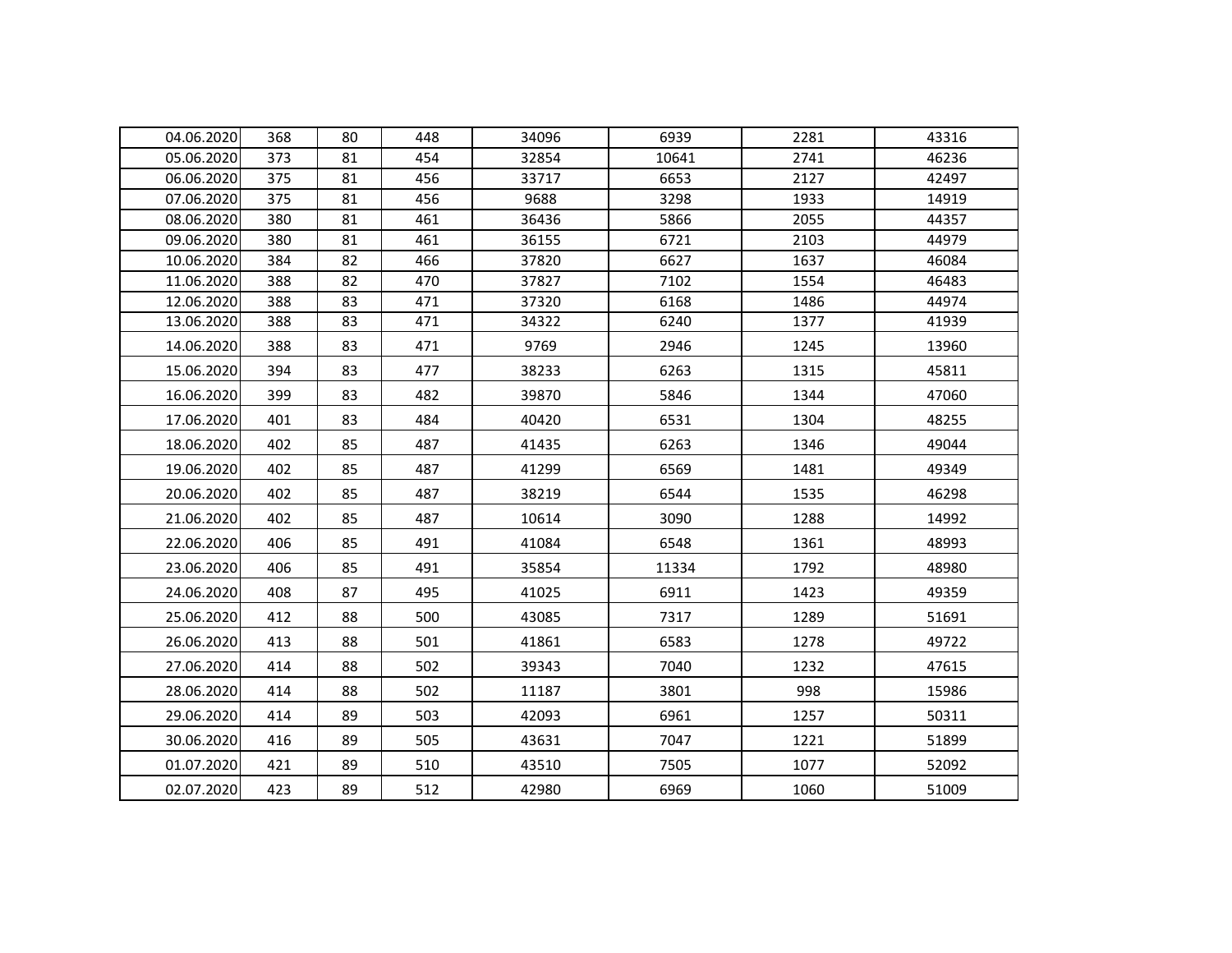| 03.07.2020 | 430 | 89 | 519 | 43690 | 7207 | 1104 | 52001 |
|------------|-----|----|-----|-------|------|------|-------|
| 04.07.2020 | 433 | 89 | 522 | 41943 | 6262 | 1121 | 49326 |
| 05.07.2020 | 433 | 89 | 522 | 11490 | 3919 | 902  | 16311 |
| 06.07.2020 | 439 | 92 | 531 | 44079 | 6481 | 1009 | 51569 |
| 07.07.2020 | 440 | 92 | 532 | 45635 | 6842 | 1096 | 53573 |
| 08.07.2020 | 441 | 92 | 533 | 46115 | 6910 | 1029 | 54054 |
| 09.07.2020 | 443 | 92 | 535 | 45584 | 7519 | 1065 | 54168 |
| 10.07.2020 | 443 | 94 | 537 | 43144 | 7514 | 1019 | 51677 |
| 11.07.2020 | 443 | 94 | 537 | 42418 | 6958 | 972  | 50348 |
| 12.07.2020 | 443 | 94 | 537 | 11853 | 3656 | 941  | 16450 |
| 13.07.2020 | 444 | 94 | 538 | 45102 | 6775 | 960  | 52837 |
| 14.07.2020 | 446 | 94 | 540 | 44612 | 7055 | 918  | 52585 |
| 15.07.2020 | 452 | 95 | 547 | 45600 | 7036 | 915  | 53551 |
| 16.07.2020 | 452 | 95 | 547 | 44149 | 6848 | 1107 | 52104 |
| 17.07.2020 | 453 | 95 | 548 | 43269 | 6409 | 1141 | 50819 |
| 18.07.2020 | 453 | 95 | 548 | 41236 | 6111 | 1432 | 48779 |
| 19.07.2020 | 453 | 95 | 548 | 11931 | 3436 | 931  | 16298 |
| 20.07.2020 | 454 | 95 | 549 | 34078 | 5351 | 1013 | 40442 |
| 21.07.2020 | 456 | 98 | 554 | 43215 | 6528 | 1255 | 50998 |
| 22.07.2020 | 458 | 98 | 556 | 43868 | 6686 | 1127 | 51681 |
| 23.07.2020 | 460 | 98 | 558 | 44582 | 6194 | 1094 | 51870 |
| 24.07.2020 | 460 | 98 | 558 | 42401 | 6089 | 1058 | 49548 |
| 25.07.2020 | 461 | 98 | 559 | 40605 | 6004 | 991  | 47600 |
| 26.07.2020 | 461 | 98 | 559 | 11338 | 3073 | 740  | 15151 |
| 27.07.2020 | 463 | 98 | 561 | 41794 | 5782 | 980  | 48556 |
| 28.07.2020 | 463 | 98 | 561 | 42448 | 6115 | 918  | 49481 |
| 29.07.2020 | 463 | 98 | 561 | 40615 | 5808 | 819  | 47242 |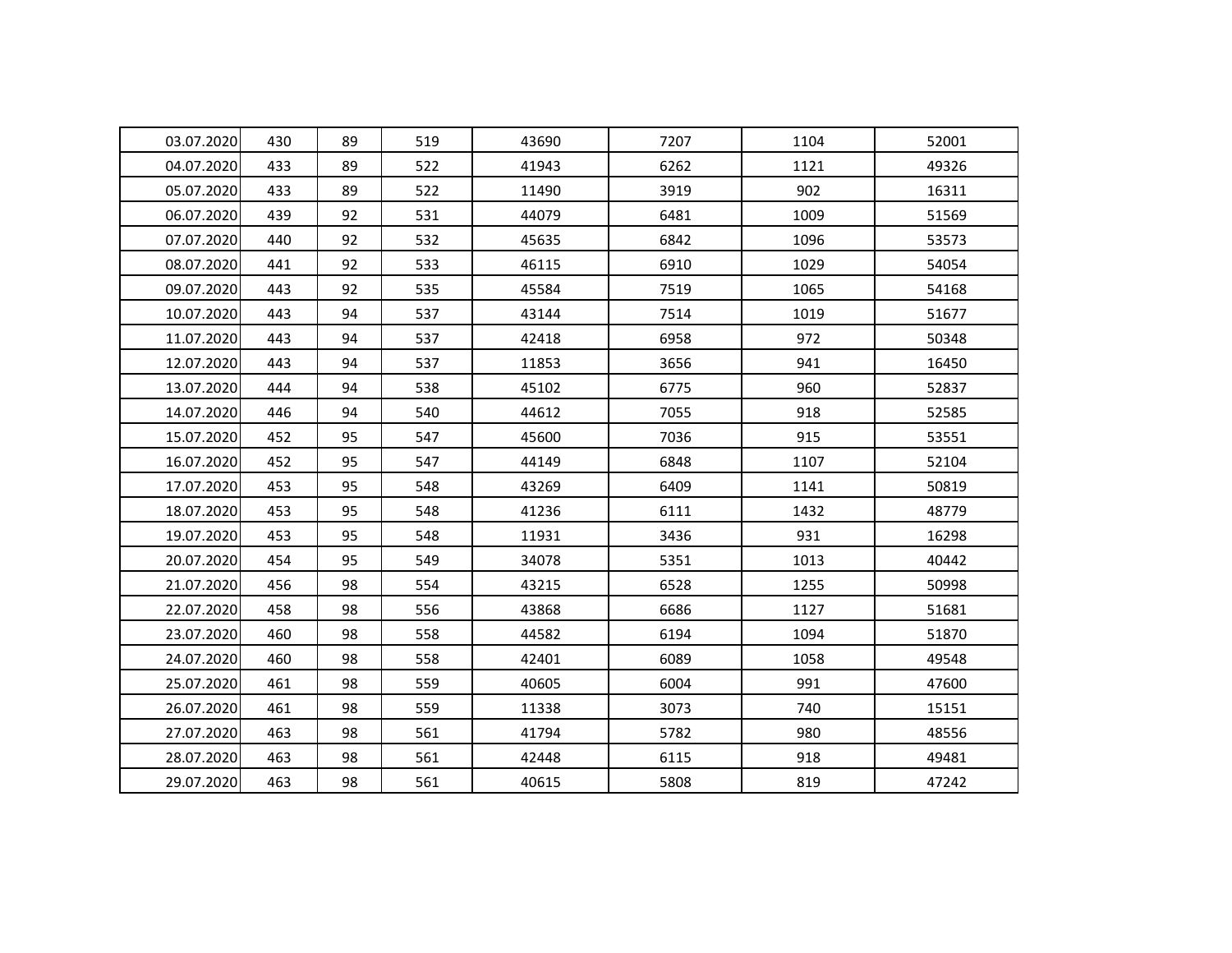| 30.07.2020 | 463 | 98  | 561 | 42457 | 5717 | 821 | 48995 |
|------------|-----|-----|-----|-------|------|-----|-------|
| 31.07.2020 | 463 | 99  | 562 | 27496 | 4201 | 682 | 32379 |
| 01.08.2020 | 463 | 99  | 562 | 36911 | 5159 | 742 | 42812 |
| 02.08.2020 | 463 | 99  | 562 | 11781 | 3125 | 578 | 15484 |
| 03.08.2020 | 466 | 99  | 565 | 41628 | 6296 | 796 | 48720 |
| 04.08.2020 | 469 | 99  | 568 | 44157 | 6722 | 776 | 51655 |
| 05.08.2020 | 470 | 99  | 569 | 44615 | 6510 | 656 | 51781 |
| 06.08.2020 | 470 | 99  | 569 | 44423 | 7024 | 854 | 52301 |
| 07.08.2020 | 470 | 100 | 570 | 44080 | 6451 | 722 | 51253 |
| 08.08.2020 | 470 | 100 | 570 | 40870 | 5779 | 686 | 47335 |
| 09.08.2020 | 470 | 100 | 570 | 13594 | 2788 | 546 | 16928 |
| 10.08.2020 | 478 | 100 | 578 | 46192 | 6161 | 764 | 53117 |
| 11.08.2020 | 478 | 100 | 578 | 46458 | 6623 | 783 | 53864 |
| 12.08.2020 | 479 | 100 | 579 | 47658 | 6412 | 829 | 54899 |
| 13.08.2020 | 479 | 100 | 579 | 48573 | 6327 | 850 | 55750 |
| 14.08.2020 | 481 | 100 | 581 | 48918 | 6748 | 848 | 56514 |
| 15.08.2020 | 481 | 100 | 581 | 42330 | 6192 | 777 | 49299 |
| 16.08.2020 | 481 | 100 | 581 | 11264 | 2608 | 592 | 14464 |
| 17.08.2020 | 492 | 101 | 593 | 46026 | 6297 | 719 | 53042 |
| 18.08.2020 | 493 | 101 | 594 | 47570 | 6614 | 739 | 54923 |
| 19.08.2020 | 495 | 101 | 596 | 48407 | 7246 | 702 | 56355 |
| 20.08.2020 | 498 | 101 | 599 | 49064 | 7158 | 751 | 56973 |
| 21.08.2020 | 500 | 101 | 601 | 51787 | 6659 | 709 | 59155 |
| 22.08.2020 | 501 | 101 | 602 | 49666 | 6406 | 721 | 56793 |
| 23.08.2020 | 501 | 101 | 602 | 13261 | 2929 | 575 | 16765 |
| 24.08.2020 | 502 | 102 | 604 | 52732 | 7542 | 725 | 60999 |
| 25.08.2020 | 504 | 102 | 606 | 54286 | 7558 | 867 | 62711 |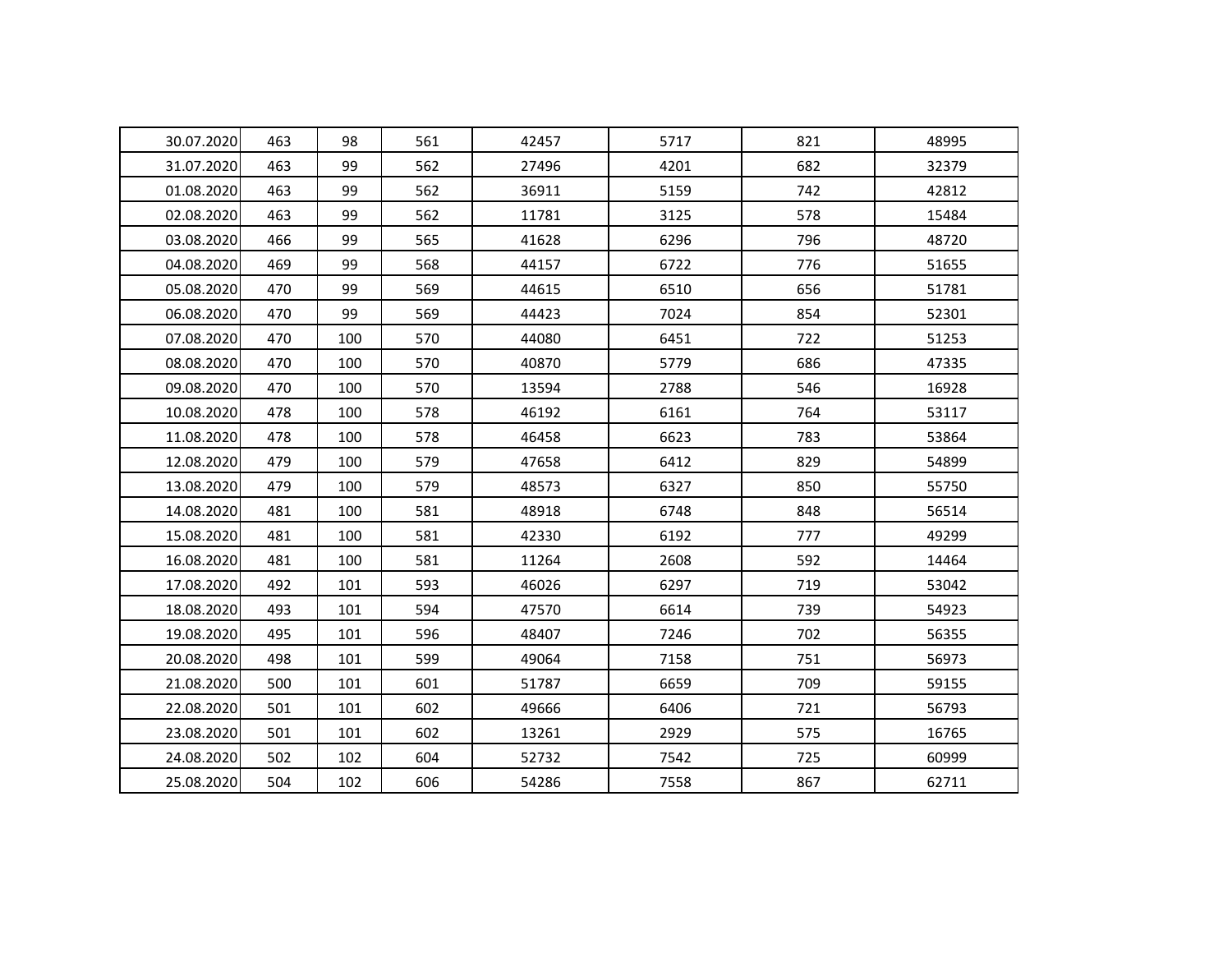| 26.08.2020 | 505 | 102 | 607 | 55518 | 6986 | 626 | 63130 |
|------------|-----|-----|-----|-------|------|-----|-------|
| 27.08.2020 | 510 | 103 | 613 | 56396 | 7614 | 746 | 64756 |
| 28.08.2020 | 514 | 103 | 617 | 52706 | 7180 | 679 | 60565 |
| 29.08.2020 | 515 | 103 | 618 | 45683 | 6004 | 596 | 52283 |
| 30.08.2020 | 515 | 103 | 618 | 12431 | 2752 | 431 | 15614 |
| 31.08.2020 | 515 | 103 | 618 | 4016  | 1379 | 382 | 5777  |
| 01.09.2020 | 516 | 103 | 619 | 13290 | 2394 | 336 | 16020 |
| 02.09.2020 | 517 | 103 | 620 | 24719 | 3367 | 443 | 28529 |
| 03.09.2020 | 520 | 104 | 624 | 41669 | 5022 | 528 | 47219 |
| 04.09.2020 | 521 | 105 | 626 | 47188 | 5505 | 502 | 53195 |
| 05.09.2020 | 521 | 105 | 626 | 47591 | 5896 | 542 | 54029 |
| 06.09.2020 | 522 | 105 | 627 | 11197 | 2897 | 388 | 14482 |
| 07.09.2020 | 527 | 106 | 633 | 51376 | 6972 | 655 | 59003 |
| 08.09.2020 | 530 | 106 | 636 | 54599 | 6960 | 485 | 62044 |
| 09.09.2020 | 533 | 106 | 639 | 54923 | 7244 | 538 | 62705 |
| 10.09.2020 | 533 | 106 | 639 | 52308 | 6463 | 470 | 59241 |
| 11.09.2020 | 535 | 107 | 642 | 53797 | 6458 | 582 | 60837 |
| 12.09.2020 | 536 | 107 | 643 | 50014 | 6093 | 491 | 56598 |
| 13.09.2020 | 537 | 107 | 644 | 11921 | 2834 | 263 | 15018 |
| 14.09.2020 | 542 | 107 | 649 | 55618 | 6477 | 489 | 62584 |
| 15.09.2020 | 545 | 107 | 652 | 58553 | 7027 | 476 | 66056 |
| 16.09.2020 | 549 | 108 | 657 | 57788 | 7351 | 439 | 65578 |
| 17.09.2020 | 553 | 108 | 661 | 60209 | 7379 | 431 | 68019 |
| 18.09.2020 | 559 | 109 | 668 | 60755 | 7997 | 421 | 69173 |
| 19.09.2020 | 562 | 109 | 671 | 54727 | 6256 | 511 | 61494 |
| 20.09.2020 | 562 | 109 | 671 | 13376 | 2659 | 264 | 16299 |
| 21.09.2020 | 563 | 109 | 672 | 47790 | 5720 | 579 | 54089 |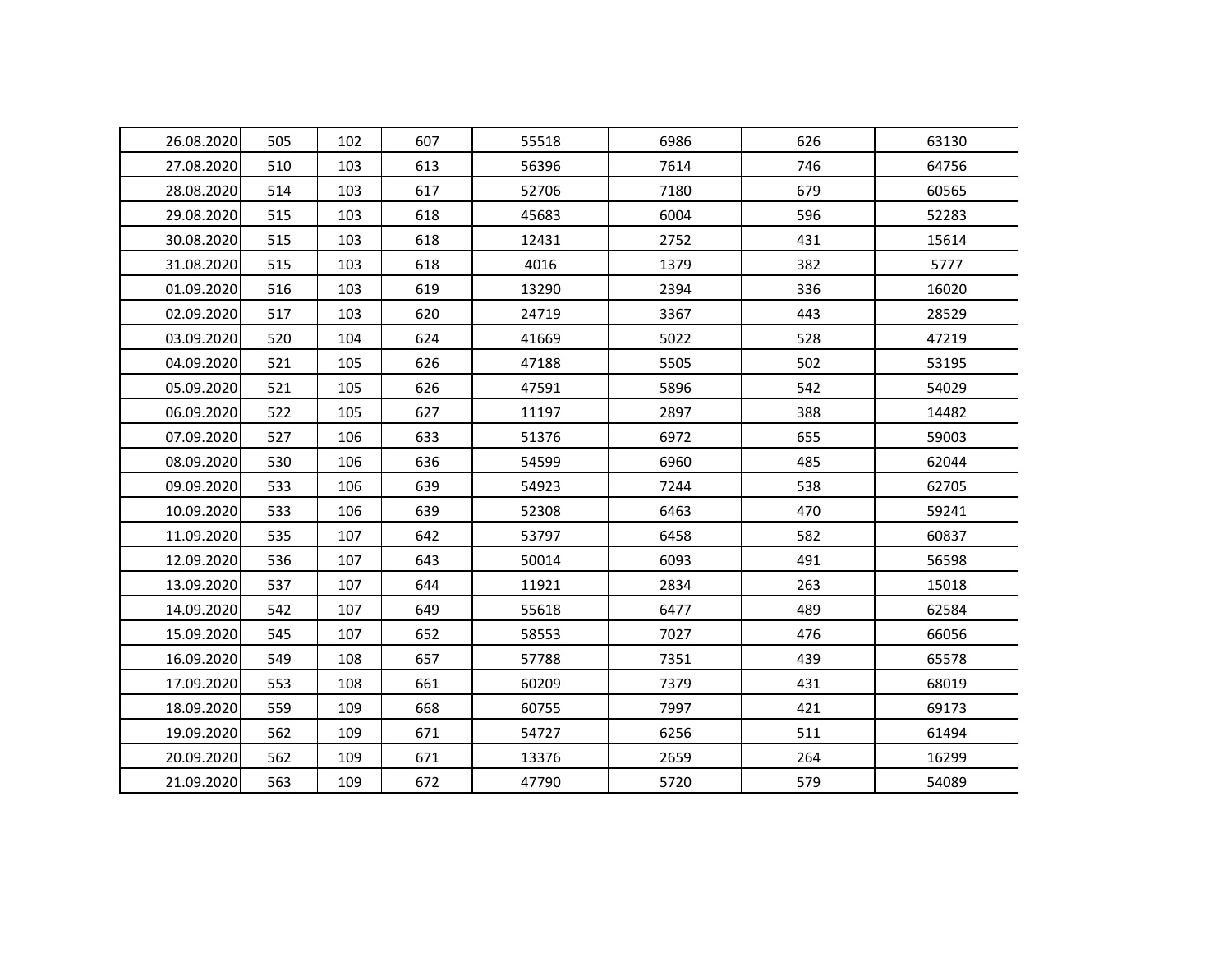| 22.09.2020 | 566 | 109 | 675 | 59874 | 7177 | 516 | 67567 |
|------------|-----|-----|-----|-------|------|-----|-------|
| 23.09.2020 | 569 | 111 | 680 | 63035 | 7330 | 539 | 70904 |
| 24.09.2020 | 571 | 111 | 682 | 63003 | 7175 | 551 | 70729 |
| 25.09.2020 | 571 | 111 | 682 | 62596 | 7576 | 540 | 70712 |
| 26.09.2020 | 571 | 111 | 682 | 59878 | 7165 | 514 | 67557 |
| 27.09.2020 | 571 | 111 | 682 | 14549 | 2727 | 451 | 17727 |
| 28.09.2020 | 574 | 111 | 685 | 62365 | 6907 | 658 | 69930 |
| 29.09.2020 | 578 | 111 | 689 | 65783 | 7219 | 554 | 73556 |
| 30.09.2020 | 578 | 112 | 690 | 65700 | 7521 | 556 | 73777 |
| 01.10.2020 | 581 | 113 | 694 | 65738 | 7011 | 501 | 73250 |
| 02.10.2020 | 581 | 113 | 694 | 59557 | 6421 | 404 | 66382 |
| 03.10.2020 | 583 | 113 | 696 | 58630 | 6560 | 418 | 65608 |
| 04.10.2020 | 583 | 114 | 697 | 13075 | 2914 | 276 | 16265 |
| 05.10.2020 | 586 | 115 | 701 | 65304 | 6845 | 486 | 72635 |
| 06.10.2020 | 588 | 115 | 703 | 66850 | 7254 | 474 | 74578 |
| 07.10.2020 | 589 | 115 | 704 | 66759 | 7366 | 444 | 74569 |
| 08.10.2020 | 591 | 115 | 706 | 68494 | 7237 | 449 | 76180 |
| 09.10.2020 | 592 | 115 | 707 | 67390 | 7087 | 539 | 75016 |
| 10.10.2020 | 592 | 115 | 707 | 63671 | 6790 | 475 | 70936 |
| 11.10.2020 | 592 | 115 | 707 | 14966 | 2696 | 326 | 17988 |
| 12.10.2020 | 595 | 115 | 710 | 67327 | 6943 | 504 | 74774 |
| 13.10.2020 | 596 | 117 | 713 | 68534 | 7214 | 500 | 76248 |
| 14.10.2020 | 599 | 117 | 716 | 65937 | 7457 | 343 | 73737 |
| 15.10.2020 | 600 | 118 | 718 | 71474 | 7730 | 473 | 79677 |
| 16.10.2020 | 602 | 118 | 720 | 71058 | 7565 | 365 | 78988 |
| 17.10.2020 | 603 | 118 | 721 | 68475 | 7214 | 308 | 75997 |
| 18.10.2020 | 603 | 118 | 721 | 15207 | 2934 | 199 | 18340 |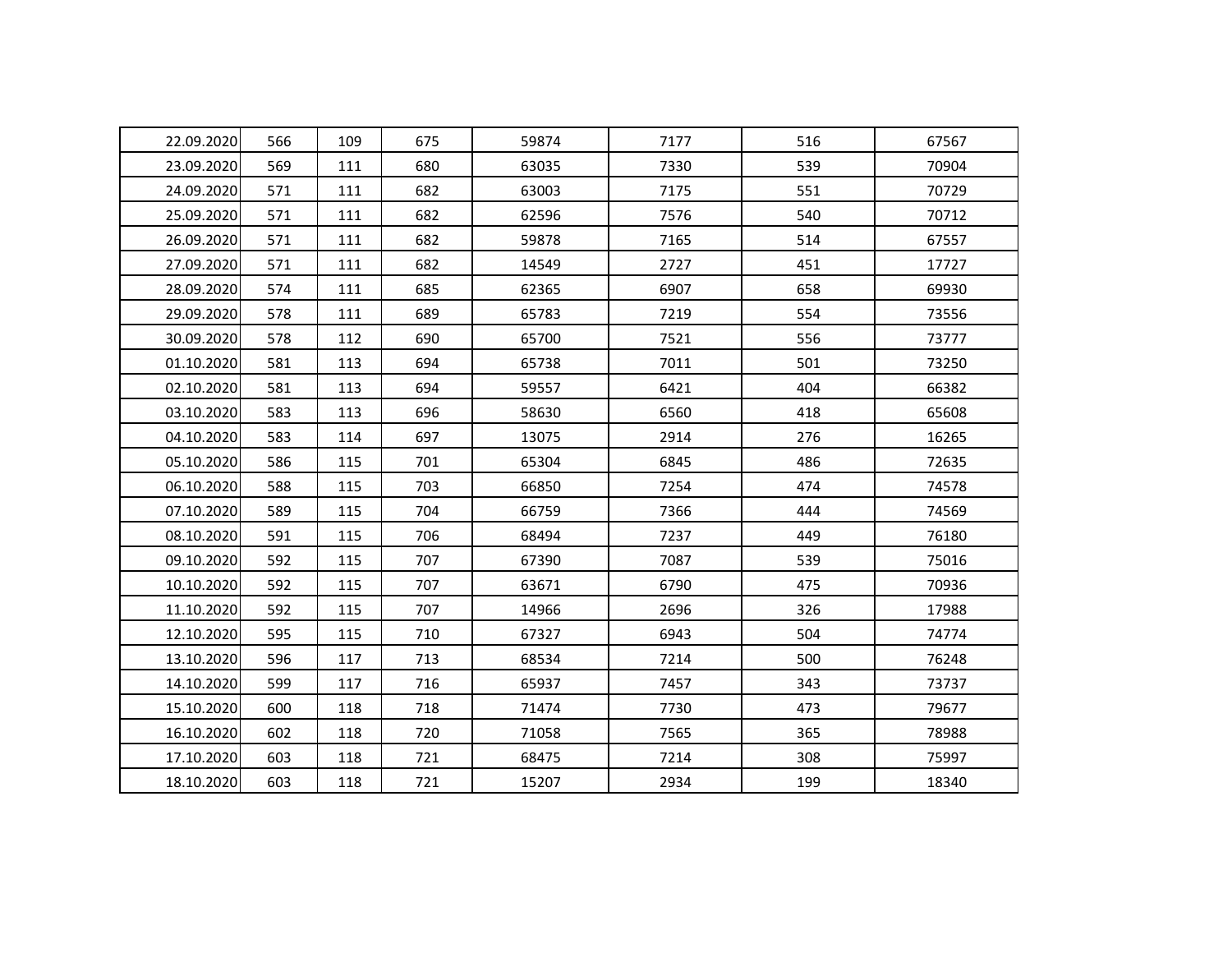| 19.10.2020 | 611 | 119 | 730 | 69828 | 7437  | 426 | 77691  |
|------------|-----|-----|-----|-------|-------|-----|--------|
| 20.10.2020 | 611 | 119 | 730 | 71717 | 7776  | 407 | 79900  |
| 21.10.2020 | 620 | 120 | 740 | 73613 | 7673  | 332 | 81618  |
| 22.10.2020 | 621 | 120 | 741 | 73701 | 8573  | 435 | 82709  |
| 23.10.2020 | 629 | 120 | 749 | 72873 | 9052  | 304 | 82229  |
| 24.10.2020 | 629 | 120 | 749 | 68957 | 8047  | 304 | 77308  |
| 25.10.2020 | 629 | 120 | 749 | 22854 | 1924  | 137 | 24915  |
| 26.10.2020 | 631 | 120 | 751 | 62207 | 8644  | 282 | 71133  |
| 27.10.2020 | 634 | 122 | 756 | 75522 | 10034 | 335 | 85891  |
| 28.10.2020 | 642 | 123 | 765 | 80477 | 10178 | 328 | 90983  |
| 29.10.2020 | 644 | 123 | 767 | 70613 | 9229  | 313 | 80155  |
| 30.10.2020 | 648 | 123 | 771 | 79902 | 10191 | 304 | 90397  |
| 31.10.2020 | 649 | 123 | 772 | 75639 | 9169  | 269 | 85077  |
| 01.11.2020 | 650 | 124 | 774 | 17672 | 2518  | 109 | 20299  |
| 02.11.2020 | 656 | 126 | 782 | 81513 | 11190 | 394 | 93097  |
| 03.11.2020 | 659 | 127 | 786 | 81631 | 12248 | 315 | 94194  |
| 04.11.2020 | 662 | 128 | 790 | 83844 | 12174 | 321 | 96339  |
| 05.11.2020 | 674 | 131 | 805 | 89446 | 11058 | 385 | 100889 |
| 06.11.2020 | 690 | 131 | 821 | 88000 | 12038 | 296 | 100334 |
| 07.11.2020 | 693 | 131 | 824 | 83144 | 10951 | 357 | 94452  |
| 08.11.2020 | 693 | 131 | 824 | 24761 | 2894  | 116 | 27771  |
| 09.11.2020 | 698 | 131 | 829 | 88353 | 12409 | 258 | 101020 |
| 10.11.2020 | 698 | 131 | 829 | 90367 | 12679 | 281 | 103327 |
| 11.11.2020 | 702 | 131 | 833 | 90878 | 12204 | 287 | 103369 |
| 12.11.2020 | 702 | 131 | 833 | 91259 | 11964 | 267 | 103490 |
| 13.11.2020 | 702 | 131 | 833 | 92083 | 12136 | 390 | 104609 |
| 14.11.2020 | 702 | 131 | 833 | 79897 | 10802 | 264 | 90963  |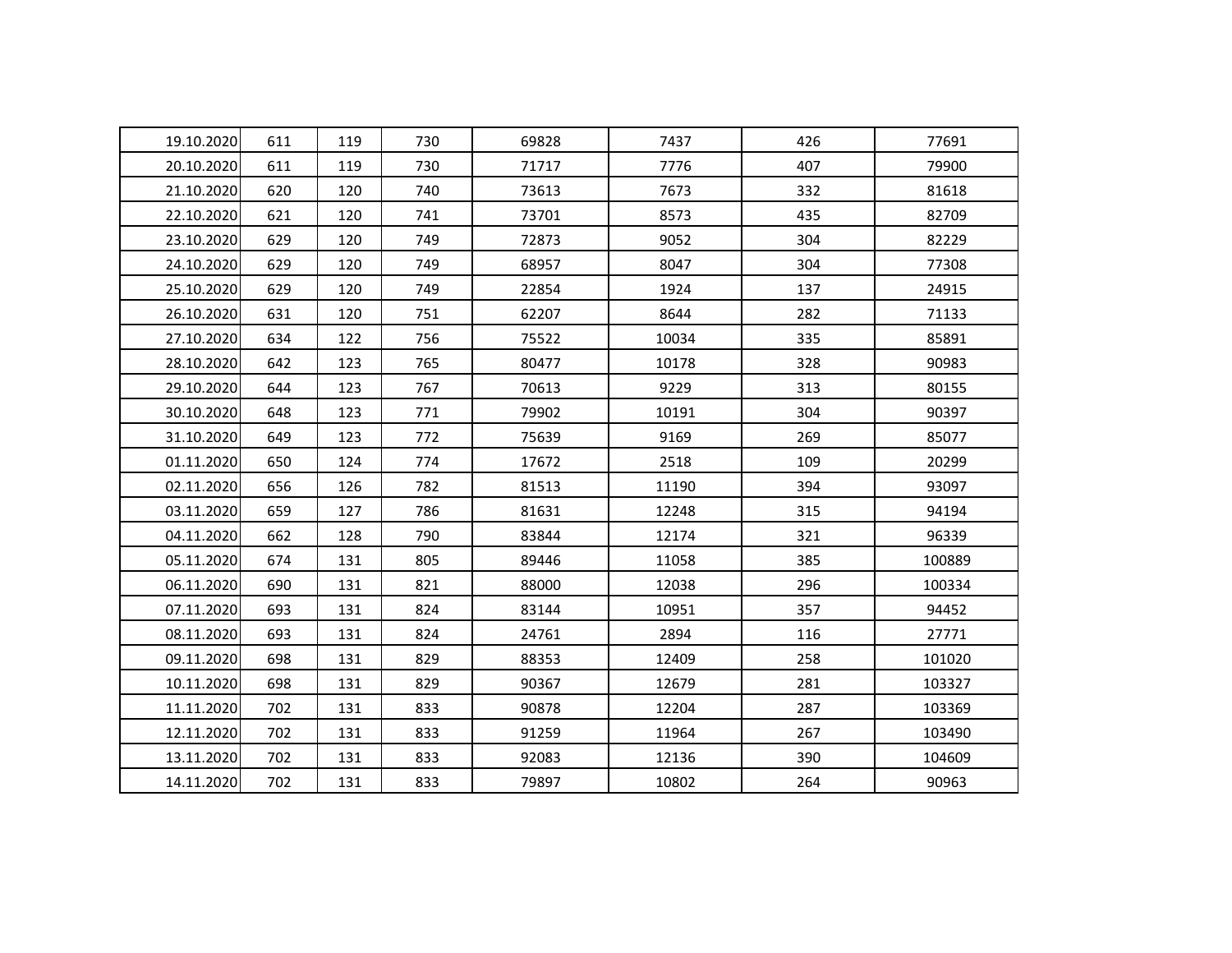| 15.11.2020 | 702 | 131 | 833 | 15882  | 2471  | 93  | 18446  |
|------------|-----|-----|-----|--------|-------|-----|--------|
| 16.11.2020 | 705 | 131 | 836 | 92798  | 11103 | 442 | 104343 |
| 17.11.2020 | 705 | 131 | 836 | 95611  | 11673 | 282 | 107566 |
| 18.11.2020 | 705 | 131 | 836 | 97863  | 11508 | 266 | 109637 |
| 19.11.2020 | 705 | 131 | 836 | 98047  | 12196 | 298 | 110541 |
| 20.11.2020 | 706 | 131 | 837 | 96814  | 12152 | 281 | 109247 |
| 21.11.2020 | 707 | 131 | 838 | 87153  | 11478 | 268 | 98899  |
| 22.11.2020 | 707 | 131 | 838 | 17189  | 2126  | 72  | 19387  |
| 23.11.2020 | 708 | 131 | 839 | 96085  | 11464 | 327 | 107876 |
| 24.11.2020 | 708 | 131 | 839 | 97566  | 11963 | 272 | 109801 |
| 25.11.2020 | 708 | 131 | 839 | 98097  | 12098 | 264 | 110459 |
| 26.11.2020 | 708 | 131 | 839 | 16077  | 2455  | 65  | 18597  |
| 27.11.2020 | 708 | 131 | 839 | 95927  | 12263 | 281 | 108471 |
| 28.11.2020 | 708 | 131 | 839 | 92038  | 11507 | 254 | 103799 |
| 29.11.2020 | 708 | 131 | 839 | 18116  | 2663  | 86  | 20865  |
| 30.11.2020 | 708 | 133 | 841 | 94234  | 11664 | 260 | 106158 |
| 01.12.2020 | 708 | 133 | 841 | 99228  | 13066 | 258 | 112552 |
| 02.12.2020 | 709 | 133 | 842 | 99163  | 13351 | 272 | 112786 |
| 03.12.2020 | 709 | 133 | 842 | 97658  | 13108 | 255 | 111021 |
| 04.12.2020 | 710 | 133 | 843 | 95260  | 12402 | 357 | 108019 |
| 05.12.2020 | 710 | 133 | 843 | 95028  | 12260 | 278 | 107566 |
| 06.12.2020 | 710 | 133 | 843 | 24280  | 3774  | 63  | 28117  |
| 07.12.2020 | 711 | 135 | 846 | 100846 | 12685 | 282 | 113813 |
| 08.12.2020 | 711 | 135 | 846 | 109552 | 15075 | 220 | 124847 |
| 09.12.2020 | 711 | 135 | 846 | 101020 | 12077 | 265 | 113362 |
| 10.12.2020 | 711 | 135 | 846 | 100539 | 13775 | 268 | 114582 |
| 11.12.2020 | 711 | 135 | 846 | 96765  | 11857 | 424 | 109046 |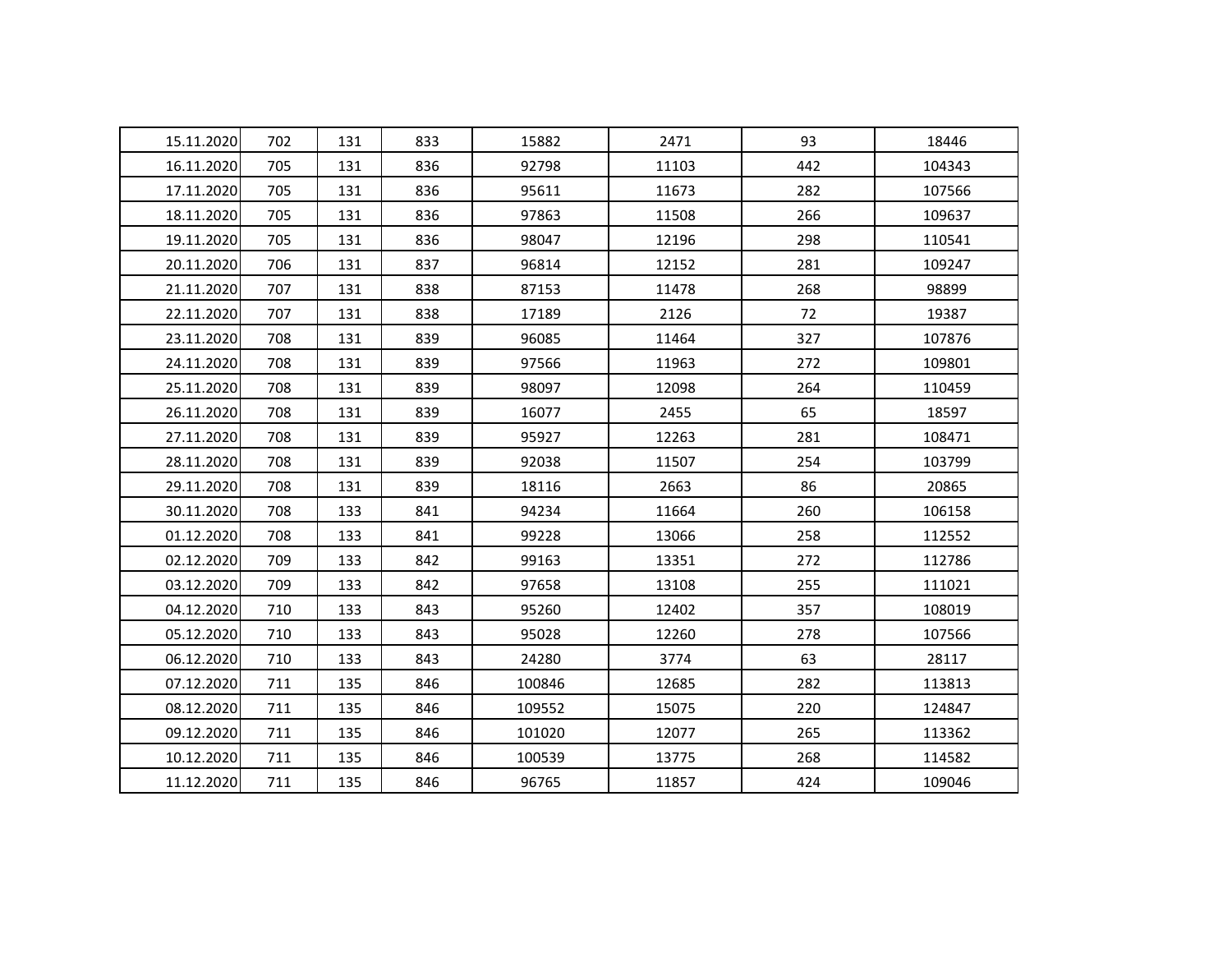| 12.12.2020 | 712 | 135 | 847 | 92397  | 11968 | 264 | 104629 |
|------------|-----|-----|-----|--------|-------|-----|--------|
| 13.12.2020 | 712 | 135 | 847 | 23801  | 3034  | 61  | 26896  |
| 14.12.2020 | 713 | 135 | 848 | 89941  | 10485 | 224 | 100650 |
| 15.12.2020 | 713 | 135 | 848 | 95519  | 10606 | 258 | 106383 |
| 16.12.2020 | 713 | 135 | 848 | 88105  | 9930  | 223 | 98258  |
| 17.12.2020 | 713 | 135 | 848 | 96400  | 10579 | 273 | 107252 |
| 18.12.2020 | 713 | 135 | 848 | 96189  | 11300 | 247 | 107736 |
| 19.12.2020 | 713 | 135 | 848 | 94734  | 11388 | 266 | 106388 |
| 20.12.2020 | 713 | 135 | 848 | 15371  | 1626  | 40  | 17037  |
| 21.12.2020 | 713 | 135 | 848 | 101550 | 11229 | 328 | 113107 |
| 22.12.2020 | 713 | 135 | 848 | 101022 | 11817 | 234 | 113073 |
| 23.12.2020 | 713 | 135 | 848 | 101535 | 11841 | 256 | 113632 |
| 24.12.2020 | 713 | 135 | 848 | 97953  | 11758 | 254 | 109965 |
| 25.12.2020 | 713 | 135 | 848 | 48555  | 6278  | 141 | 54974  |
| 26.12.2020 | 713 | 135 | 848 | 73439  | 9553  | 227 | 83219  |
| 27.12.2020 | 713 | 135 | 848 | 14692  | 2133  | 40  | 16865  |
| 28.12.2020 | 713 | 135 | 848 | 99685  | 11232 | 257 | 111174 |
| 29.12.2020 | 713 | 136 | 849 | 100880 | 11669 | 263 | 112812 |
| 30.12.2020 | 713 | 136 | 849 | 107533 | 12203 | 252 | 119988 |
| 31.12.2020 | 714 | 136 | 850 | 101476 | 11779 | 252 | 113507 |
| 01.01.2021 | 714 | 136 | 850 | 96708  | 11154 | 503 | 108365 |
| 02.01.2021 | 714 | 136 | 850 | 91680  | 10702 | 257 | 102639 |
| 03.01.2021 | 714 | 136 | 850 | 38533  | 3260  | 139 | 41932  |
| 04.01.2021 | 714 | 136 | 850 | 98330  | 11124 | 231 | 109685 |
| 05.01.2021 | 715 | 136 | 851 | 105534 | 11498 | 233 | 117265 |
| 06.01.2021 | 715 | 136 | 851 | 106853 | 11991 | 259 | 119103 |
| 07.01.2021 | 717 | 136 | 853 | 104638 | 11782 | 234 | 116654 |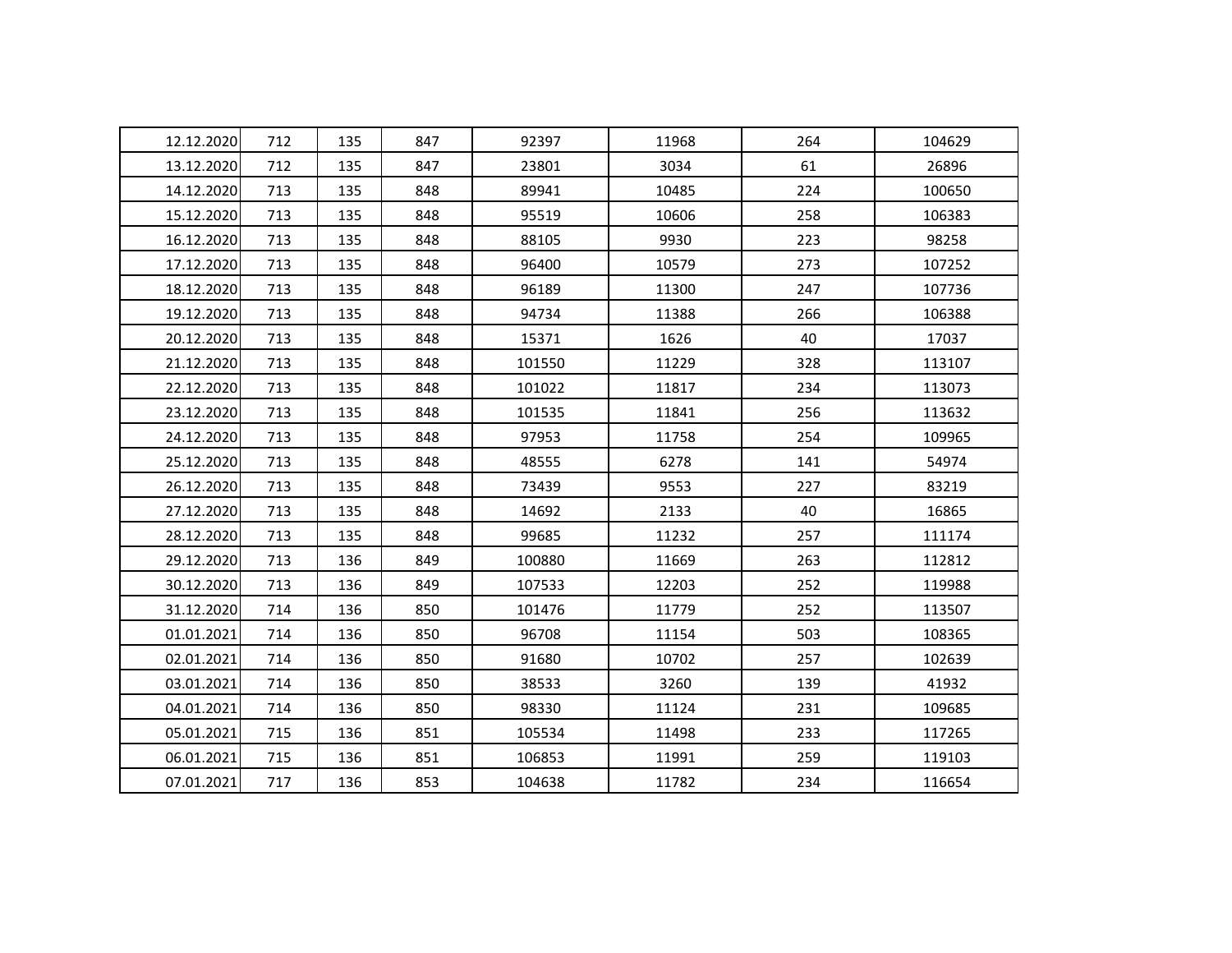| 08.01.2021 | 717 | 136 | 853 | 104503 | 12284 | 267 | 117054 |
|------------|-----|-----|-----|--------|-------|-----|--------|
| 09.01.2021 | 717 | 136 | 853 | 93758  | 11594 | 251 | 105603 |
| 10.01.2021 | 717 | 136 | 853 | 14549  | 3084  | 59  | 17692  |
| 11.01.2021 | 719 | 137 | 856 | 104156 | 11884 | 254 | 116294 |
| 12.01.2021 | 719 | 137 | 856 | 104989 | 12777 | 279 | 118045 |
| 13.01.2021 | 719 | 137 | 856 | 107969 | 11997 | 242 | 120208 |
| 14.01.2021 | 719 | 137 | 856 | 105724 | 12422 | 262 | 118408 |
| 15.01.2021 | 719 | 137 | 856 | 106300 | 12017 | 250 | 118567 |
| 16.01.2021 | 720 | 137 | 857 | 103830 | 11658 | 248 | 115736 |
| 17.01.2021 | 720 | 137 | 857 | 14557  | 2213  | 54  | 16824  |
| 18.01.2021 | 721 | 137 | 858 | 104984 | 11675 | 247 | 116906 |
| 19.01.2021 | 721 | 137 | 858 | 106743 | 12564 | 229 | 119536 |
| 20.01.2021 | 721 | 137 | 858 | 110684 | 12895 | 258 | 123837 |
| 21.01.2021 | 722 | 137 | 859 | 111258 | 13093 | 240 | 124591 |
| 22.01.2021 | 724 | 137 | 861 | 108981 | 12277 | 242 | 121500 |
| 23.01.2021 | 725 | 137 | 862 | 108214 | 12498 | 224 | 120936 |
| 24.01.2021 | 725 | 137 | 862 | 12772  | 2127  | 61  | 14960  |
| 25.01.2021 | 734 | 139 | 873 | 106146 | 13073 | 225 | 119444 |
| 26.01.2021 | 735 | 139 | 874 | 88293  | 12059 | 182 | 100534 |
| 27.01.2021 | 737 | 139 | 876 | 111333 | 12921 | 220 | 124847 |
| 28.01.2021 | 737 | 139 | 876 | 112907 | 13875 | 238 | 127020 |
| 29.01.2021 | 737 | 139 | 876 | 112620 | 13404 | 307 | 126331 |
| 30.01.2021 | 737 | 139 | 876 | 109114 | 13437 | 260 | 122811 |
| 31.01.2021 | 737 | 139 | 876 | 17636  | 2475  | 46  | 20157  |
| 01.02.2021 | 740 | 140 | 880 | 113751 | 12952 | 245 | 126948 |
| 02.02.2021 | 740 | 140 | 880 | 113263 | 13530 | 239 | 127032 |
| 03.02.2021 | 740 | 140 | 880 | 111575 | 13685 | 256 | 125516 |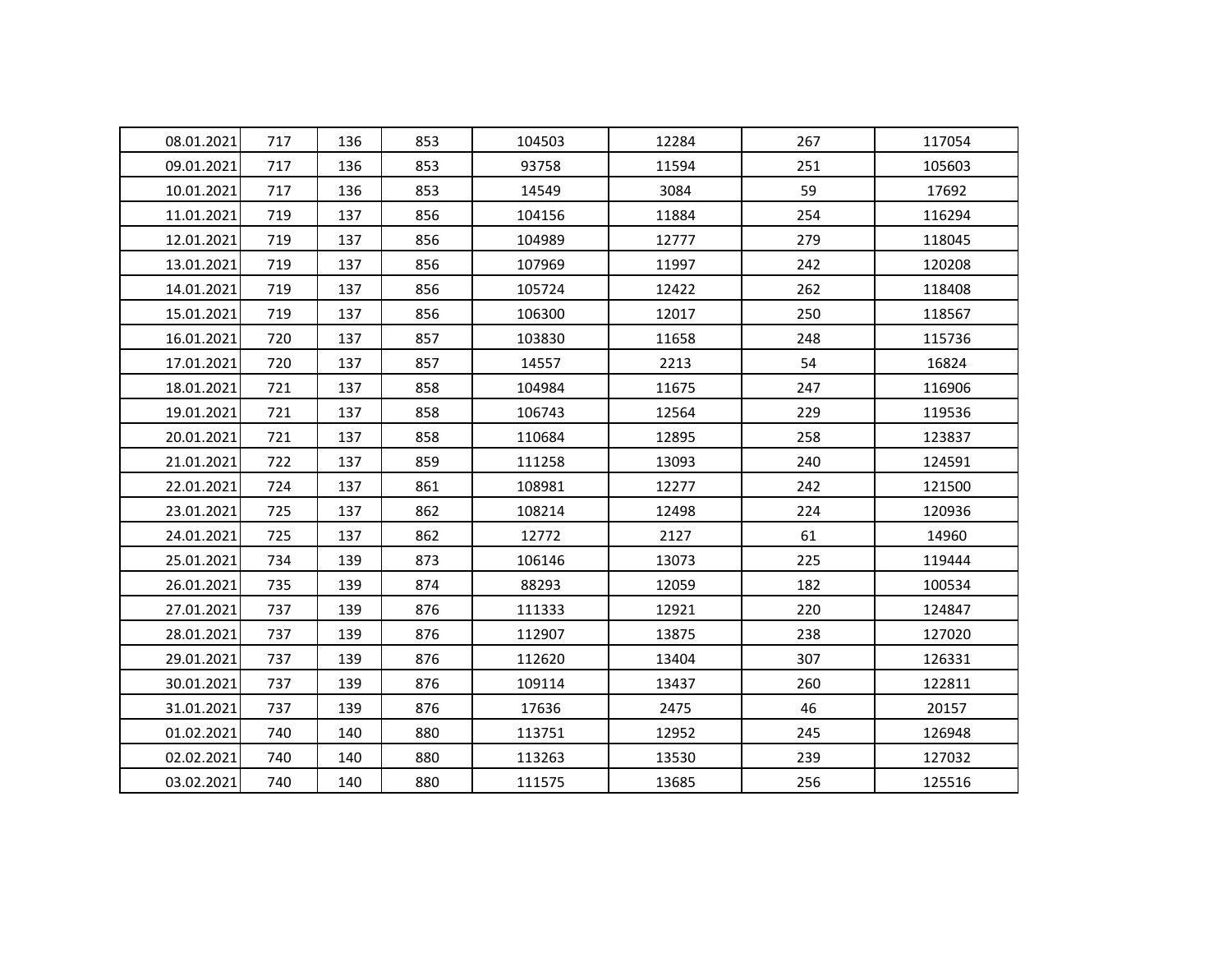| 04.02.2021 | 742 | 140 | 882 | 111471 | 12770 | 263 | 124504 |
|------------|-----|-----|-----|--------|-------|-----|--------|
| 05.02.2021 | 743 | 140 | 883 | 111075 | 12481 | 236 | 123792 |
| 06.02.2021 | 745 | 141 | 886 | 106605 | 12592 | 247 | 119444 |
| 07.02.2021 | 745 | 141 | 886 | 13493  | 1893  | 56  | 15442  |
| 08.02.2021 | 745 | 141 | 886 | 106758 | 12012 | 221 | 118991 |
| 09.02.2021 | 746 | 141 | 887 | 115017 | 12522 | 218 | 127757 |
| 10.02.2021 | 752 | 141 | 893 | 116162 | 12739 | 233 | 129134 |
| 11.02.2021 | 752 | 141 | 893 | 118916 | 12170 | 235 | 131321 |
| 12.02.2021 | 752 | 141 | 893 | 117223 | 14716 | 260 | 132119 |
| 13.02.2021 | 752 | 141 | 893 | 106967 | 12055 | 230 | 119252 |
| 14.02.2021 | 753 | 141 | 894 | 16280  | 2119  | 56  | 18455  |
| 15.02.2021 | 760 | 143 | 903 | 112552 | 12729 | 252 | 125533 |
| 16.02.2021 | 762 | 143 | 905 | 117103 | 12859 | 279 | 130238 |
| 17.02.2021 | 764 | 144 | 908 | 120457 | 11706 | 228 | 132391 |
| 18.02.2021 | 768 | 144 | 912 | 123327 | 12509 | 259 | 136095 |
| 19.02.2021 | 770 | 144 | 914 | 122987 | 11685 | 371 | 135043 |
| 20.02.2021 | 771 | 145 | 916 | 119668 | 11101 | 274 | 131043 |
| 21.02.2021 | 772 | 145 | 917 | 15545  | 2362  | 68  | 17975  |
| 22.02.2021 | 776 | 149 | 925 | 123641 | 12676 | 265 | 136582 |
| 23.02.2021 | 780 | 151 | 931 | 125781 | 12758 | 287 | 138826 |
| 24.02.2021 | 780 | 153 | 933 | 129289 | 12685 | 263 | 142237 |
| 25.02.2021 | 781 | 155 | 936 | 124255 | 13449 | 283 | 137987 |
| 26.02.2021 | 781 | 156 | 937 | 126851 | 12482 | 255 | 139588 |
| 27.02.2021 | 783 | 157 | 940 | 124251 | 12483 | 364 | 137098 |
| 28.02.2021 | 785 | 157 | 942 | 15187  | 2253  | 42  | 17482  |
| 01.03.2021 | 788 | 158 | 946 | 127624 | 13071 | 202 | 140897 |
| 02.03.2021 | 788 | 158 | 946 | 54550  | 5033  | 166 | 59699  |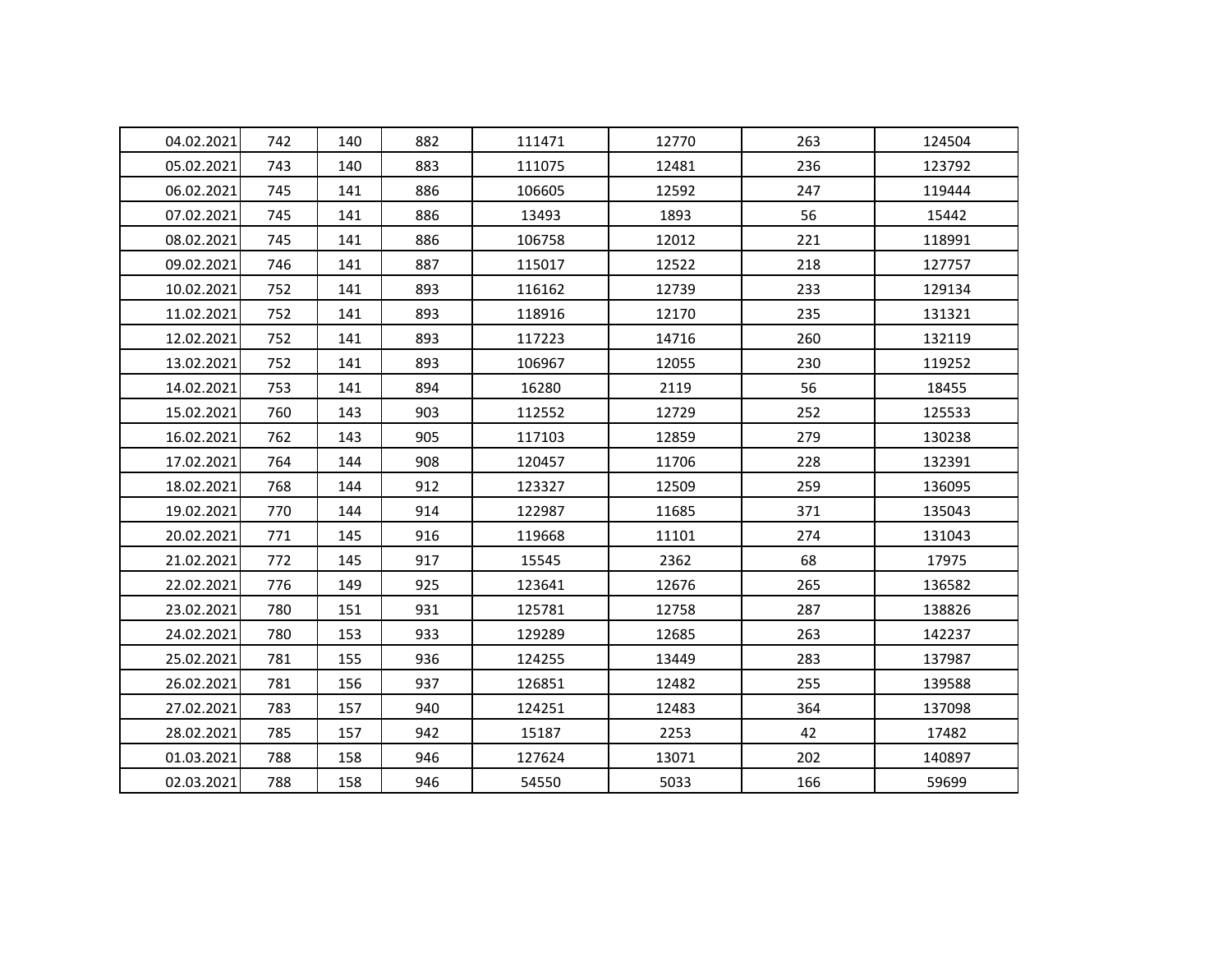| 03.03.2021 | 791 | 159 | 950 | 115367 | 12965 | 167 | 128499 |
|------------|-----|-----|-----|--------|-------|-----|--------|
| 04.03.2021 | 793 | 160 | 953 | 133995 | 12474 | 215 | 146684 |
| 05.03.2021 | 797 | 160 | 957 | 133299 | 13348 | 225 | 146872 |
| 06.03.2021 | 797 | 160 | 957 | 132346 | 12698 | 264 | 145308 |
| 07.03.2021 | 798 | 161 | 959 | 13840  | 1882  | 32  | 15754  |
| 08.03.2021 | 801 | 164 | 965 | 129362 | 13901 | 236 | 143499 |
| 09.03.2021 | 801 | 166 | 967 | 117373 | 13689 | 249 | 131311 |
| 10.03.2021 | 805 | 166 | 971 | 115652 | 12830 | 218 | 128700 |
| 11.03.2021 | 806 | 166 | 972 | 96294  | 11349 | 204 | 107847 |
| 12.03.2021 | 806 | 167 | 973 | 117200 | 13095 | 194 | 130489 |
| 13.03.2021 | 807 | 167 | 974 | 106874 | 13638 | 244 | 120756 |
| 14.03.2021 | 807 | 167 | 974 | 13819  | 2156  | 38  | 16013  |
| 15.03.2021 | 808 | 167 | 975 | 112707 | 12486 | 211 | 125404 |
| 16.03.2021 | 808 | 167 | 975 | 132731 | 13526 | 276 | 146533 |
| 17.03.2021 | 811 | 168 | 979 | 135602 | 12985 | 289 | 148876 |
| 18.03.2021 | 811 | 168 | 979 | 135721 | 13879 | 293 | 149893 |
| 19.03.2021 | 814 | 168 | 982 | 128901 | 14198 | 275 | 143374 |
| 20.03.2021 | 814 | 169 | 983 | 134422 | 14108 | 241 | 148771 |
| 21.03.2021 | 814 | 169 | 983 | 18956  | 1907  | 54  | 20917  |
| 22.03.2021 | 818 | 170 | 988 | 138728 | 13785 | 206 | 152719 |
| 23.03.2021 | 818 | 170 | 988 | 140454 | 14677 | 224 | 155355 |
| 24.03.2021 | 818 | 171 | 989 | 139790 | 14489 | 235 | 154514 |
| 25.03.2021 | 819 | 171 | 990 | 151155 | 14276 | 230 | 165661 |
| 26.03.2021 | 820 | 171 | 991 | 143638 | 13522 | 235 | 157395 |
| 27.03.2021 | 820 | 172 | 992 | 137244 | 13713 | 208 | 151165 |
| 28.03.2021 | 820 | 172 | 992 | 34572  | 2232  | 99  | 36903  |
| 29.03.2021 | 827 | 172 | 999 | 140438 | 12967 | 189 | 153594 |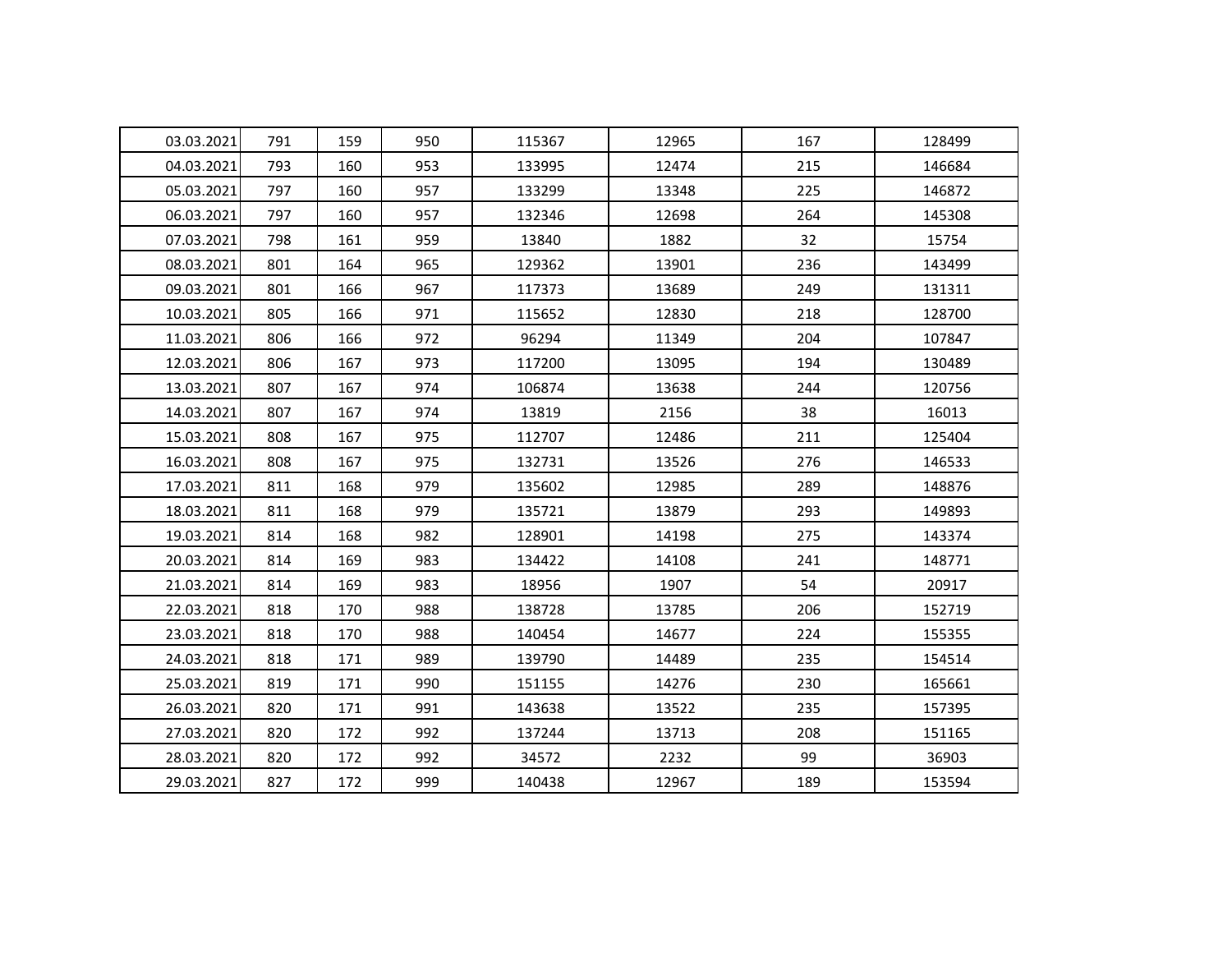| 30.03.2021 | 829 | 172 | 1001 | 142612 | 13194 | 162 | 155968 |
|------------|-----|-----|------|--------|-------|-----|--------|
| 31.03.2021 | 832 | 173 | 1005 | 148879 | 15669 | 215 | 164763 |
| 01.04.2021 | 832 | 173 | 1005 | 129345 | 14715 | 259 | 144319 |
| 02.04.2021 | 833 | 173 | 1006 | 90448  | 10365 | 141 | 100954 |
| 03.04.2021 | 834 | 173 | 1007 | 113133 | 11939 | 180 | 125252 |
| 04.04.2021 | 834 | 173 | 1007 | 19960  | 2503  | 53  | 22516  |
| 05.04.2021 | 834 | 173 | 1007 | 129539 | 14457 | 210 | 144206 |
| 06.04.2021 | 834 | 173 | 1007 | 122685 | 18318 | 201 | 141204 |
| 07.04.2021 | 834 | 173 | 1007 | 127196 | 13561 | 245 | 141002 |
| 08.04.2021 | 834 | 173 | 1007 | 139828 | 14370 | 243 | 154441 |
| 09.04.2021 | 834 | 173 | 1007 | 142450 | 14093 | 235 | 156779 |
| 10.04.2021 | 834 | 173 | 1007 | 132706 | 14744 | 216 | 147666 |
| 11.04.2021 | 834 | 173 | 1007 | 21167  | 2064  | 22  | 23253  |
| 12.04.2021 | 835 | 173 | 1008 | 143372 | 14008 | 193 | 157573 |
| 13.04.2021 | 835 | 173 | 1008 | 114998 | 10396 | 176 | 125570 |
| 14.04.2021 | 835 | 173 | 1008 | 32543  | 2998  | 74  | 35615  |
| 15.04.2021 | 835 | 173 | 1008 | 92867  | 9637  | 190 | 102694 |
| 16.04.2021 | 835 | 174 | 1009 | 123031 | 13342 | 217 | 136590 |
| 17.04.2021 | 837 | 174 | 1011 | 107035 | 13670 | 191 | 120896 |
| 18.04.2021 | 837 | 174 | 1011 | 14529  | 2888  | 33  | 17450  |
| 19.04.2021 | 837 | 174 | 1011 | 119771 | 14110 | 197 | 134078 |
| 20.04.2021 | 837 | 174 | 1011 | 119273 | 15859 | 266 | 135398 |
| 21.04.2021 | 839 | 174 | 1013 | 115097 | 18230 | 220 | 133547 |
| 22.04.2021 | 839 | 174 | 1013 | 113006 | 17945 | 271 | 131222 |
| 23.04.2021 | 839 | 174 | 1013 | 101462 | 19017 | 306 | 120785 |
| 24.04.2021 | 839 | 174 | 1013 | 31366  | 10979 | 100 | 42445  |
| 25.04.2021 | 839 | 174 | 1013 | 13225  | 1991  | 43  | 15259  |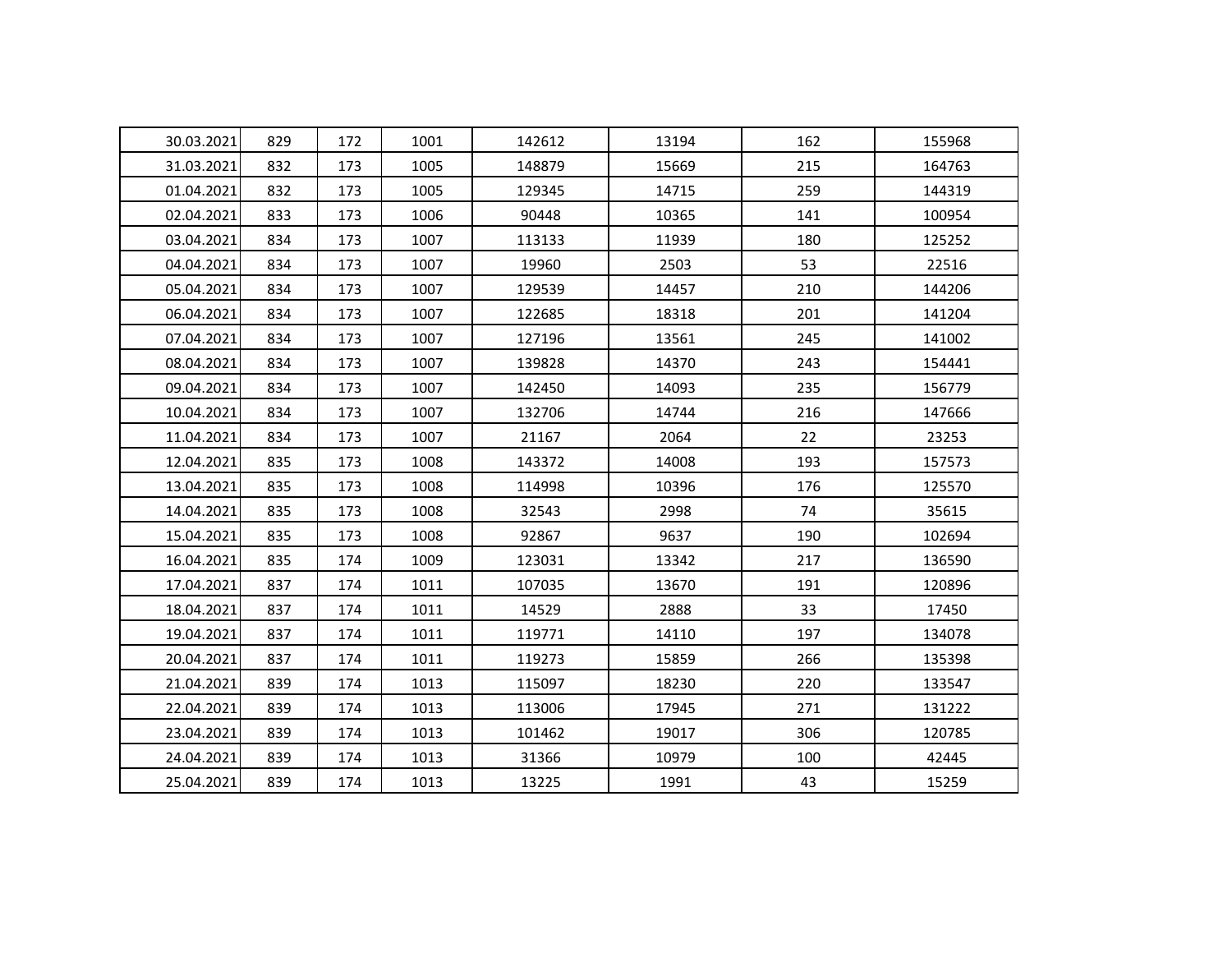| 26.04.2021 | 839 | 174 | 1013 | 92883  | 21246 | 203   | 114332 |
|------------|-----|-----|------|--------|-------|-------|--------|
| 27.04.2021 | 839 | 174 | 1013 | 94369  | 23447 | 237   | 118053 |
| 28.04.2021 | 839 | 174 | 1013 | 95954  | 24659 | 240   | 120853 |
| 29.04.2021 | 839 | 174 | 1013 | 91887  | 22470 | 217   | 114574 |
| 30.04.2021 | 839 | 174 | 1013 | 91415  | 23056 | 313   | 114784 |
| 01.05.2021 | 839 | 174 | 1013 | 32191  | 11315 | 192   | 43698  |
| 02.05.2021 | 839 | 175 | 1014 | 14815  | 3655  | 151   | 18621  |
| 03.05.2021 | 838 | 177 | 1015 | 75520  | 22139 | 228   | 97887  |
| 04.05.2021 | 838 | 177 | 1015 | 59678  | 20533 | 221   | 80432  |
| 05.05.2021 | 838 | 177 | 1015 | 60635  | 22645 | 180   | 83460  |
| 06.05.2021 | 839 | 177 | 1016 | 57743  | 23115 | 217   | 81075  |
| 07.05.2021 | 839 | 177 | 1016 | 60063  | 23059 | 364   | 83846  |
| 08.05.2021 | 839 | 177 | 1016 | 37162  | 17807 | 280   | 55249  |
| 09.05.2021 | 840 | 177 | 1017 | 30622  | 9550  | 587   | 40759  |
| 10.05.2021 | 845 | 178 | 1023 | 56390  | 24073 | 1723  | 82186  |
| 11.05.2021 | 845 | 179 | 1024 | 63447  | 28898 | 2066  | 94411  |
| 12.05.2021 | 855 | 177 | 1032 | 72347  | 31584 | 3917  | 107848 |
| 13.05.2021 | 860 | 177 | 1037 | 64006  | 27552 | 6527  | 98085  |
| 14.05.2021 | 866 | 178 | 1044 | 78426  | 33754 | 7943  | 120123 |
| 15.05.2021 | 869 | 178 | 1047 | 64293  | 32183 | 8807  | 104252 |
| 16.05.2021 | 870 | 178 | 1048 | 55619  | 31975 | 7816  | 95410  |
| 17.05.2021 | 874 | 180 | 1054 | 92217  | 48495 | 8162  | 149274 |
| 18.05.2021 | 876 | 180 | 1056 | 101449 | 45549 | 9672  | 156670 |
| 19.05.2021 | 878 | 180 | 1058 | 107972 | 49116 | 10281 | 167369 |
| 20.05.2021 | 881 | 180 | 1061 | 112783 | 48721 | 9141  | 170645 |
| 21.05.2021 | 884 | 180 | 1064 | 105880 | 44226 | 10412 | 160518 |
| 22.05.2021 | 885 | 180 | 1065 | 109842 | 48782 | 10268 | 168892 |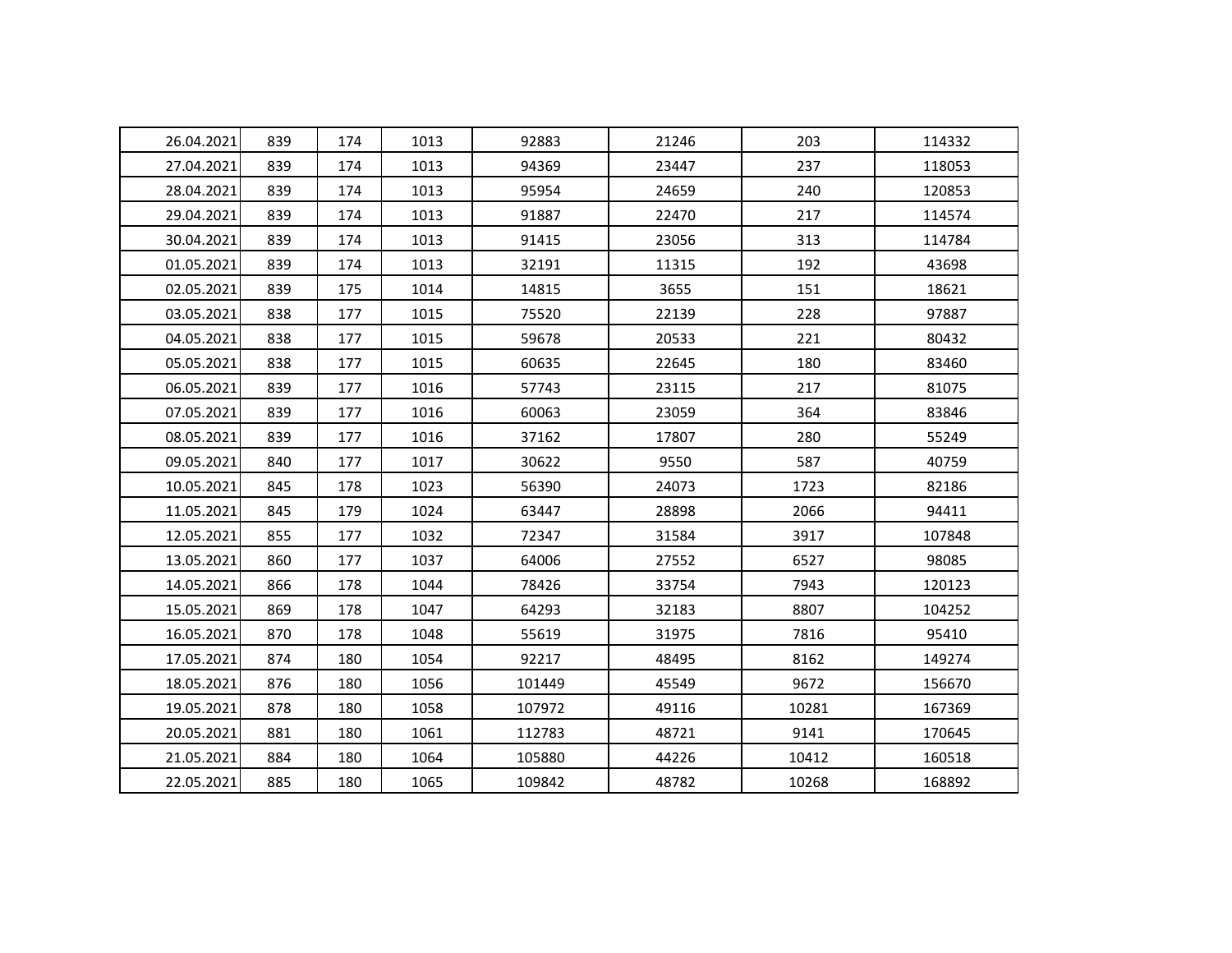| 23.05.2021 | 886 | 180 | 1066 | 82614  | 35905 | 13529 | 132048 |
|------------|-----|-----|------|--------|-------|-------|--------|
| 24.05.2021 | 889 | 180 | 1069 | 123045 | 42886 | 12681 | 178592 |
| 25.05.2021 | 893 | 180 | 1073 | 124129 | 51807 | 8260  | 184196 |
| 26.05.2021 | 896 | 181 | 1077 | 132069 | 49139 | 7851  | 189059 |
| 27.05.2021 | 899 | 182 | 1081 | 137594 | 47921 | 7891  | 193406 |
| 28.05.2021 | 902 | 182 | 1084 | 137128 | 49186 | 9622  | 195936 |
| 29.05.2021 | 905 | 182 | 1087 | 141342 | 48042 | 9210  | 198594 |
| 30.05.2021 | 906 | 182 | 1088 | 111018 | 41547 | 8861  | 161426 |
| 31.05.2021 | 916 | 182 | 1098 | 141224 | 49265 | 9250  | 199739 |
| 01.06.2021 | 920 | 183 | 1103 | 143088 | 49374 | 8697  | 201159 |
| 02.06.2021 | 922 | 183 | 1105 | 140346 | 48710 | 9291  | 198347 |
| 03.06.2021 | 923 | 183 | 1106 | 148065 | 51368 | 7792  | 207225 |
| 04.06.2021 | 924 | 183 | 1107 | 139742 | 50883 | 8160  | 198785 |
| 05.06.2021 | 925 | 183 | 1108 | 135656 | 50168 | 8582  | 194406 |
| 06.06.2021 | 925 | 183 | 1108 | 99694  | 41924 | 8037  | 149655 |
| 07.06.2021 | 928 | 183 | 1111 | 141167 | 46788 | 8216  | 196171 |
| 08.06.2021 | 929 | 183 | 1112 | 141580 | 50026 | 7924  | 199530 |
| 09.06.2021 | 930 | 183 | 1113 | 142823 | 50160 | 7349  | 200332 |
| 10.06.2021 | 930 | 183 | 1113 | 141868 | 45911 | 7184  | 194963 |
| 11.06.2021 | 930 | 183 | 1113 | 143898 | 45439 | 7244  | 196581 |
| 12.06.2021 | 930 | 183 | 1113 | 113057 | 39497 | 7015  | 159569 |
| 13.06.2021 | 930 | 183 | 1113 | 88411  | 33676 | 6789  | 128876 |
| 14.06.2021 | 932 | 184 | 1116 | 130721 | 45240 | 5819  | 181780 |
| 15.06.2021 | 932 | 184 | 1116 | 136362 | 43620 | 5630  | 185612 |
| 16.06.2021 | 932 | 184 | 1116 | 138255 | 44399 | 5623  | 188277 |
| 17.06.2021 | 933 | 184 | 1117 | 128883 | 42289 | 4908  | 176080 |
| 18.06.2021 | 933 | 184 | 1117 | 136960 | 42179 | 4920  | 184059 |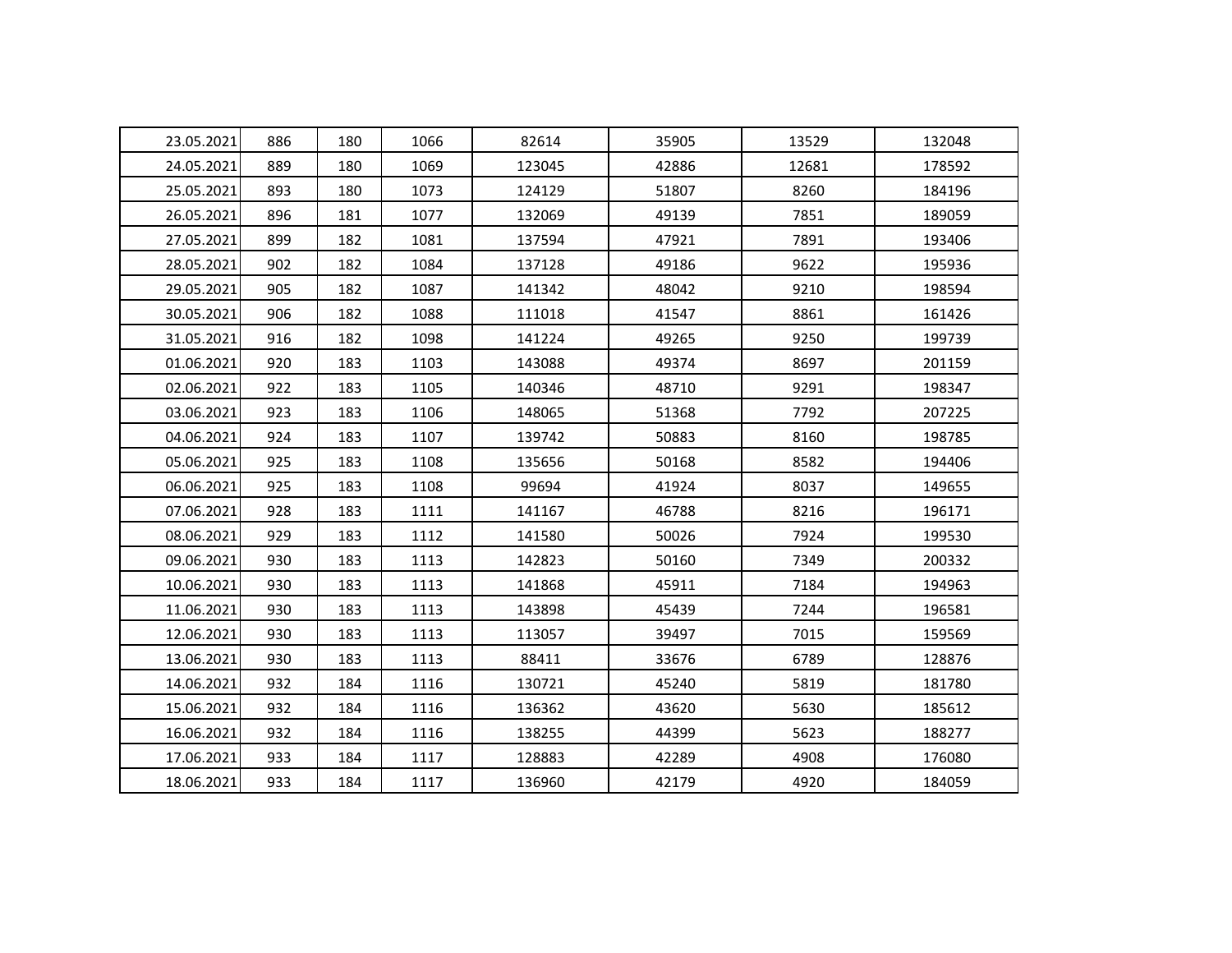| 19.06.2021 | 933 | 184 | 1117 | 108342 | 34877 | 4384 | 147567 |
|------------|-----|-----|------|--------|-------|------|--------|
| 20.06.2021 | 933 | 184 | 1117 | 73998  | 29173 | 3735 | 106906 |
| 21.06.2021 | 935 | 184 | 1119 | 131326 | 37078 | 3399 | 171803 |
| 22.06.2021 | 935 | 184 | 1119 | 133288 | 39168 | 3110 | 175566 |
| 23.06.2021 | 935 | 184 | 1119 | 138347 | 40598 | 3094 | 182039 |
| 24.06.2021 | 935 | 184 | 1119 | 133508 | 39057 | 2748 | 175313 |
| 25.06.2021 | 935 | 184 | 1119 | 138479 | 39089 | 2435 | 179999 |
| 26.06.2021 | 935 | 184 | 1119 | 111375 | 35642 | 2537 | 149554 |
| 27.06.2021 | 935 | 184 | 1119 | 59948  | 24345 | 2436 | 86729  |
| 28.06.2021 | 935 | 184 | 1119 | 126390 | 36085 | 2505 | 164980 |
| 29.06.2021 | 935 | 184 | 1119 | 128251 | 38922 | 1790 | 168963 |
| 30.06.2021 | 935 | 185 | 1120 | 132671 | 39598 | 1923 | 174192 |
| 01.07.2021 | 936 | 185 | 1121 | 125236 | 38121 | 1754 | 165111 |
| 02.07.2021 | 936 | 185 | 1121 | 103089 | 36969 | 1673 | 141731 |
| 03.07.2021 | 936 | 185 | 1121 | 101021 | 34534 | 1774 | 137329 |
| 04.07.2021 | 936 | 185 | 1121 | 54601  | 25029 | 1416 | 81046  |
| 05.07.2021 | 937 | 185 | 1122 | 126656 | 38807 | 1517 | 166980 |
| 06.07.2021 | 937 | 186 | 1123 | 123720 | 36471 | 1553 | 161744 |
| 07.07.2021 | 937 | 186 | 1123 | 127605 | 38894 | 1457 | 167956 |
| 08.07.2021 | 938 | 186 | 1124 | 126189 | 38553 | 1337 | 166079 |
| 09.07.2021 | 940 | 186 | 1126 | 122952 | 37802 | 1386 | 162140 |
| 10.07.2021 | 941 | 186 | 1127 | 101188 | 33387 | 1377 | 135952 |
| 11.07.2021 | 941 | 186 | 1127 | 50224  | 23937 | 1092 | 75253  |
| 12.07.2021 | 941 | 186 | 1127 | 121341 | 36919 | 1105 | 159365 |
| 13.07.2021 | 941 | 186 | 1127 | 120505 | 36957 | 1086 | 158548 |
| 14.07.2021 | 943 | 186 | 1129 | 124916 | 36047 | 1040 | 162003 |
| 15.07.2021 | 946 | 186 | 1132 | 123304 | 32070 | 1034 | 156408 |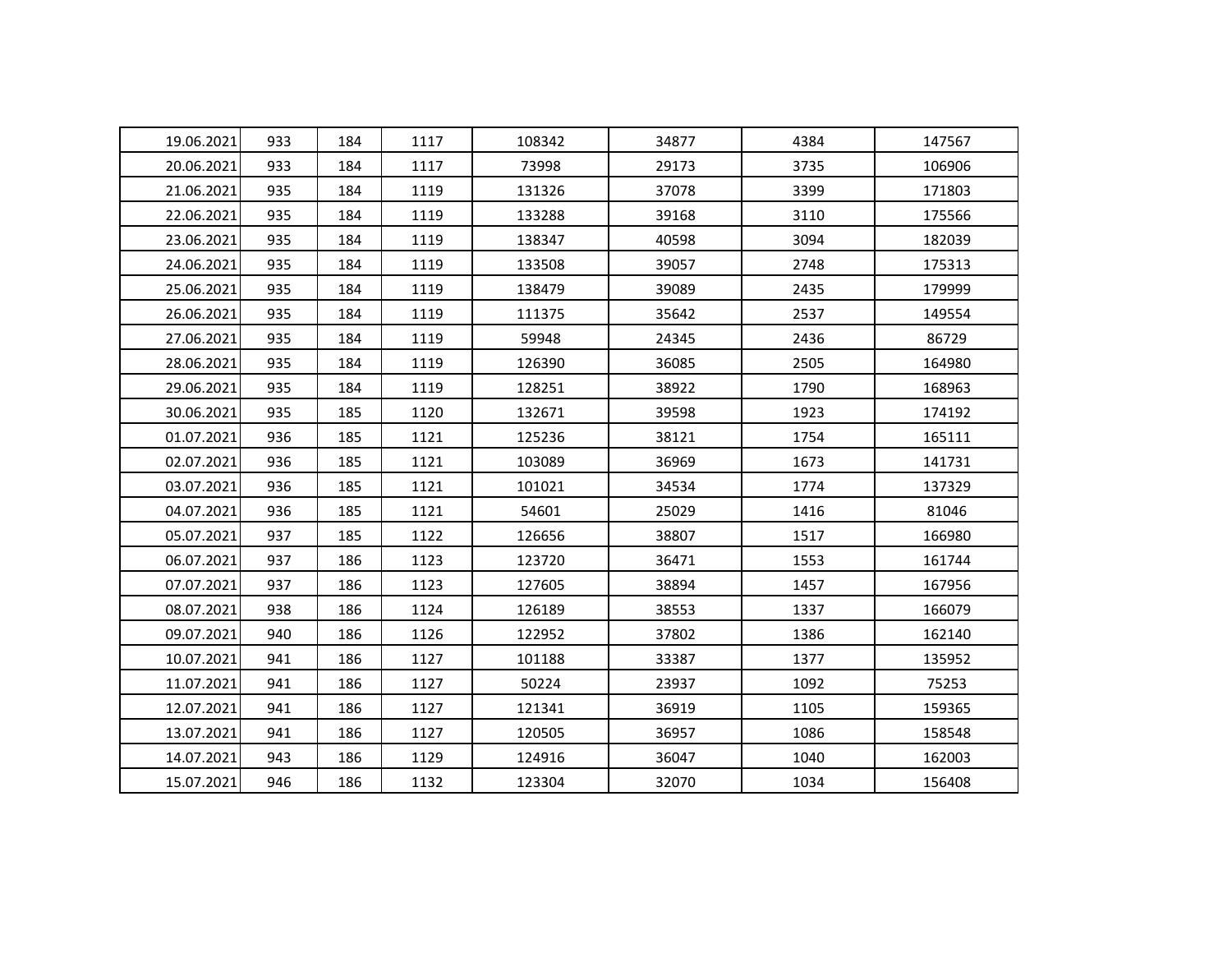| 16.07.2021 | 947 | 187 | 1134 | 122233 | 31475 | 1049 | 154757 |
|------------|-----|-----|------|--------|-------|------|--------|
| 17.07.2021 | 947 | 187 | 1134 | 102833 | 29151 | 1026 | 133010 |
| 18.07.2021 | 947 | 187 | 1134 | 52662  | 20220 | 834  | 73716  |
| 19.07.2021 | 949 | 188 | 1137 | 124506 | 37697 | 1005 | 163208 |
| 20.07.2021 | 949 | 188 | 1137 | 119929 | 36667 | 942  | 157538 |
| 21.07.2021 | 949 | 188 | 1137 | 70415  | 22572 | 1017 | 94004  |
| 22.07.2021 | 949 | 188 | 1137 | 111022 | 24343 | 1048 | 136413 |
| 23.07.2021 | 949 | 188 | 1137 | 121243 | 26617 | 1081 | 148941 |
| 24.07.2021 | 949 | 188 | 1137 | 101304 | 25363 | 1124 | 127791 |
| 25.07.2021 | 949 | 188 | 1137 | 43023  | 15346 | 988  | 59357  |
| 26.07.2021 | 949 | 188 | 1137 | 117003 | 27985 | 1176 | 146164 |
| 27.07.2021 | 949 | 188 | 1137 | 123905 | 34925 | 1160 | 159990 |
| 28.07.2021 | 950 | 188 | 1138 | 126721 | 37257 | 1232 | 165210 |
| 29.07.2021 | 950 | 188 | 1138 | 124073 | 38268 | 1232 | 163573 |
| 30.07.2021 | 951 | 188 | 1139 | 124431 | 37237 | 1241 | 162909 |
| 31.07.2021 | 952 | 189 | 1141 | 101553 | 30362 | 1193 | 133108 |
| 01.08.2021 | 953 | 189 | 1142 | 49900  | 16408 | 1012 | 67320  |
| 02.08.2021 | 954 | 189 | 1143 | 128446 | 31804 | 1302 | 161552 |
| 03.08.2021 | 954 | 189 | 1143 | 128446 | 31804 | 1302 | 161552 |
| 04.08.2021 | 954 | 189 | 1143 | 126392 | 42427 | 1164 | 169706 |
| 05.08.2021 | 956 | 189 | 1145 | 129198 | 42934 | 1127 | 173259 |
| 06.08.2021 | 956 | 189 | 1145 | 126721 | 41438 | 1109 | 169802 |
| 07.08.2021 | 956 | 189 | 1145 | 116483 | 31182 | 1305 | 148970 |
| 08.08.2021 | 956 | 189 | 1145 | 39725  | 16922 | 1088 | 66867  |
| 09.08.2021 | 956 | 189 | 1145 | 128515 | 33860 | 1295 | 163670 |
| 10.08.2021 | 956 | 189 | 1145 | 129301 | 33554 | 1322 | 164177 |
| 11.08.2021 | 956 | 189 | 1145 | 132787 | 33794 | 1287 | 165075 |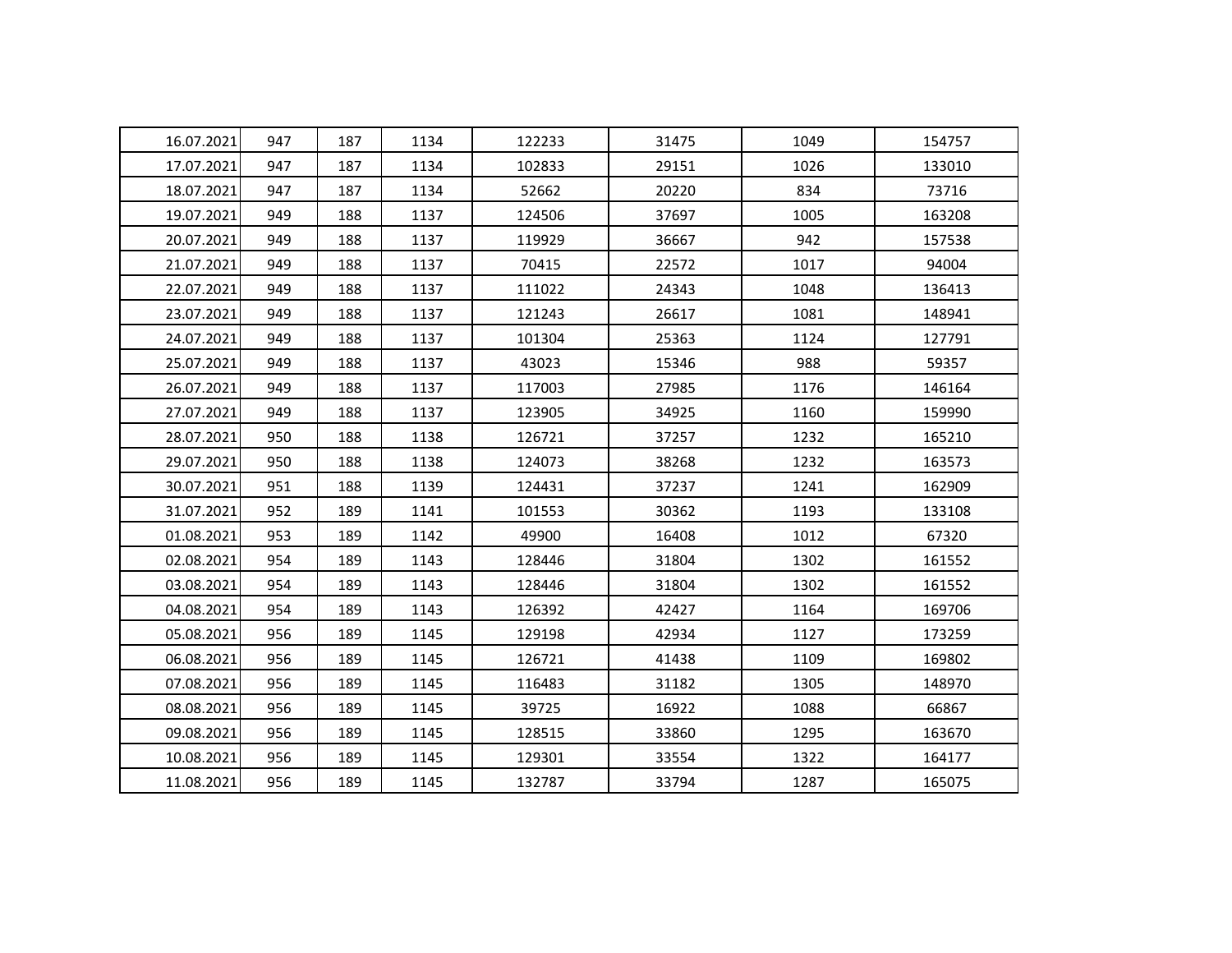| 12.08.2021 | 956 | 189 | 1145 | 136671 | 37149 | 1160 | 172110 |
|------------|-----|-----|------|--------|-------|------|--------|
| 13.08.2021 | 956 | 189 | 1145 | 138650 | 36309 | 1167 | 176126 |
| 14.08.2021 | 956 | 189 | 1145 | 126681 | 34776 | 1158 | 162615 |
| 15.08.2021 | 956 | 189 | 1145 | 59317  | 15388 | 1169 | 75874  |
| 16.08.2021 | 956 | 189 | 1145 | 131437 | 33122 | 1138 | 165697 |
| 17.08.2021 | 958 | 189 | 1147 | 134293 | 34719 | 1260 | 170272 |
| 18.08.2021 | 958 | 189 | 1147 | 132108 | 33658 | 1170 | 166936 |
| 19.08.2021 | 958 | 189 | 1147 | 114859 | 30170 | 1367 | 146396 |
| 20.08.2021 | 958 | 189 | 1147 | 61077  | 20247 | 965  | 82289  |
| 21.08.2021 | 958 | 189 | 1147 | 16575  | 7785  | 846  | 25206  |
| 22.08.2021 | 958 | 189 | 1147 | 21007  | 12434 | 830  | 34271  |
| 23.08.2021 | 958 | 189 | 1147 | 63539  | 20827 | 975  | 85341  |
| 24.08.2021 | 958 | 189 | 1147 | 106609 | 26572 | 988  | 134169 |
| 25.08.2021 | 959 | 189 | 1148 | 116271 | 30270 | 1033 | 147574 |
| 26.08.2021 | 960 | 189 | 1149 | 122071 | 30816 | 982  | 153869 |
| 27.08.2021 | 960 | 189 | 1149 | 124937 | 32593 | 1077 | 158607 |
| 28.08.2021 | 960 | 189 | 1149 | 115045 | 31397 | 1029 | 147471 |
| 29.08.2021 | 960 | 189 | 1149 | 37554  | 15327 | 868  | 53749  |
| 30.08.2021 | 960 | 189 | 1149 | 117558 | 31172 | 1109 | 149839 |
| 31.08.2021 | 960 | 190 | 1150 | 130874 | 34573 | 1107 | 166554 |
| 01.09.2021 | 960 | 190 | 1150 | 129810 | 34200 | 1174 | 165184 |
| 02.09.2021 | 960 | 190 | 1150 | 127037 | 35062 | 1291 | 163390 |
| 03.09.2021 | 960 | 190 | 1150 | 102041 | 31486 | 1149 | 134676 |
| 04.09.2021 | 961 | 190 | 1151 | 118760 | 33315 | 1246 | 153321 |
| 05.09.2021 | 961 | 190 | 1151 | 37544  | 14333 | 1069 | 52946  |
| 06.09.2021 | 961 | 190 | 1151 | 126890 | 33956 | 1152 | 149673 |
| 07.09.2021 | 961 | 190 | 1151 | 131439 | 33157 | 1118 | 165714 |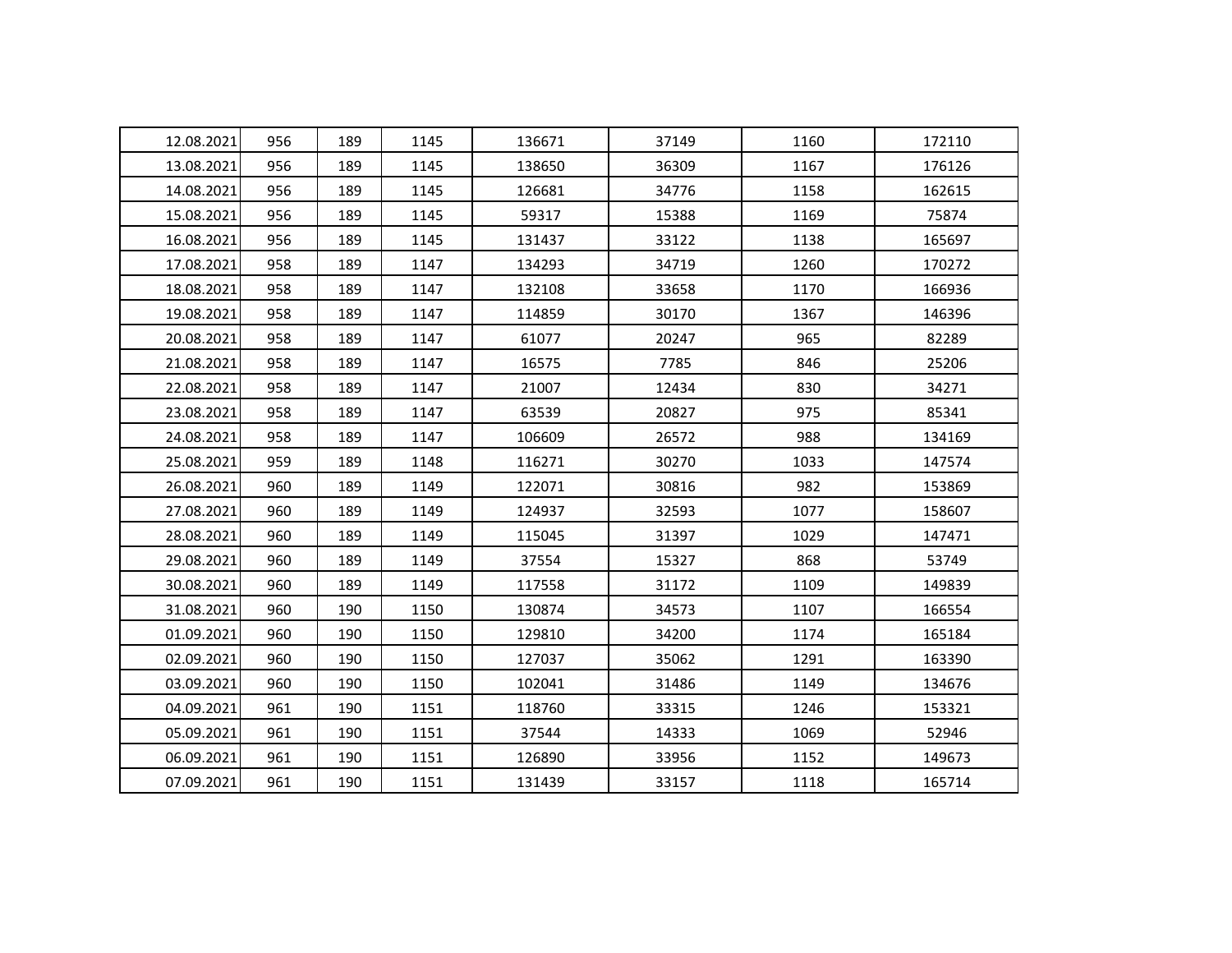| 08.09.2021 | 961 | 190 | 1151 | 135639 | 25401 | 1338 | 162378 |
|------------|-----|-----|------|--------|-------|------|--------|
| 09.09.2021 | 962 | 190 | 1152 | 133631 | 35851 | 1464 | 170946 |
| 10.09.2021 | 962 | 190 | 1152 | 133180 | 36033 | 1320 | 170533 |
| 11.09.2021 | 962 | 190 | 1152 | 123298 | 33770 | 1308 | 158376 |
| 12.09.2021 | 963 | 190 | 1153 | 37190  | 12404 | 948  | 50542  |
| 13.09.2021 | 963 | 190 | 1153 | 121986 | 30408 | 1118 | 153512 |
| 14.09.2021 | 963 | 190 | 1153 | 131015 | 34655 | 1027 | 166697 |
| 15.09.2021 | 965 | 193 | 1158 | 137518 | 35204 | 1067 | 173789 |
| 16.09.2021 | 965 | 193 | 1158 | 114398 | 33761 | 782  | 148941 |
| 17.09.2021 | 967 | 193 | 1160 | 113687 | 32953 | 796  | 147436 |
| 18.09.2021 | 967 | 193 | 1160 | 110674 | 33142 | 680  | 144496 |
| 19.09.2021 | 967 | 193 | 1160 | 45745  | 16869 | 500  | 63114  |
| 20.09.2021 | 967 | 193 | 1160 | 111338 | 33369 | 708  | 145415 |
| 21.09.2021 | 967 | 193 | 1160 | 79687  | 28391 | 603  | 108681 |
| 22.09.2021 | 967 | 193 | 1160 | 139585 | 34954 | 772  | 173085 |
| 23.09.2021 | 967 | 193 | 1160 | 138434 | 34042 | 759  | 170811 |
| 24.09.2021 | 967 | 193 | 1160 | 140516 | 33174 | 717  | 174407 |
| 25.09.2021 | 967 | 193 | 1160 | 132943 | 31785 | 692  | 165420 |
| 26.09.2021 | 967 | 193 | 1160 | 37887  | 13785 | 509  | 52181  |
| 27.09.2021 | 967 | 193 | 1160 | 24355  | 10044 | 509  | 34879  |
| 28.09.2021 | 967 | 193 | 1160 | 114492 | 30388 | 640  | 145520 |
| 29.09.2021 | 967 | 193 | 1160 | 120252 | 30183 | 370  | 150805 |
| 30.09.2021 | 968 | 193 | 1161 | 118759 | 31489 | 389  | 150637 |
| 01.10.2021 | 968 | 193 | 1161 | 113023 | 31478 | 412  | 144913 |
| 02.10.2021 | 968 | 193 | 1161 | 104291 | 28643 | 337  | 133271 |
| 03.10.2021 | 968 | 193 | 1161 | 35629  | 16418 | 223  | 52270  |
| 04.10.2021 | 969 | 193 | 1162 | 112809 | 30453 | 356  | 143618 |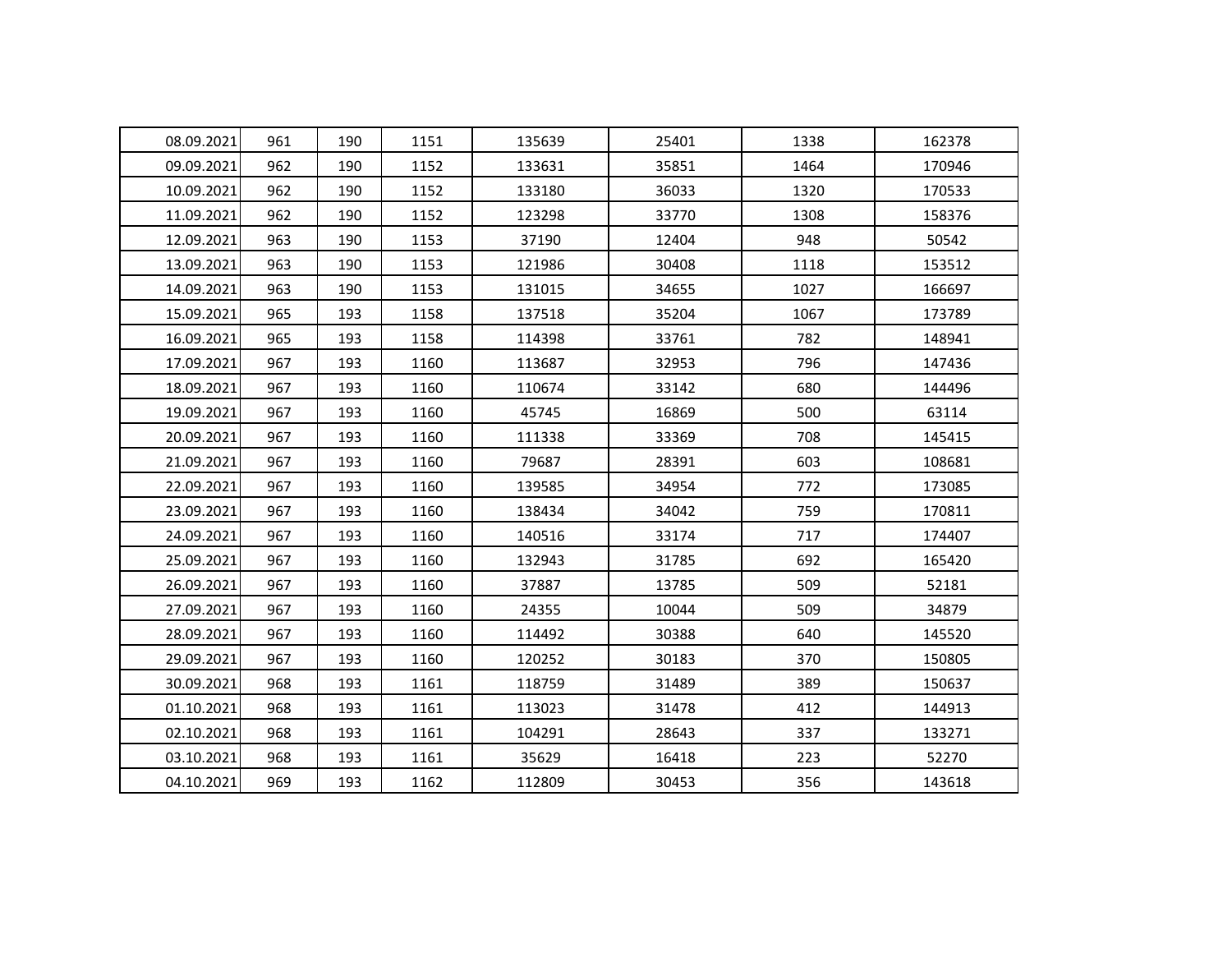| 05.10.2021 | 969 | 193 | 1162 | 142533 | 31448 | 367 | 174348 |
|------------|-----|-----|------|--------|-------|-----|--------|
| 06.10.2021 | 955 | 192 | 1147 | 148350 | 30936 | 395 | 179681 |
| 07.10.2021 | 952 | 192 | 1143 | 151062 | 30748 | 396 | 180032 |
| 08.10.2021 | 948 | 184 | 1132 | 144487 | 30901 | 398 | 175786 |
| 09.10.2021 | 948 | 184 | 1132 | 137321 | 27411 | 442 | 165064 |
| 10.10.2021 | 948 | 184 | 1132 | 34797  | 8925  | 187 | 43909  |
| 11.10.2021 | 948 | 184 | 1132 | 150051 | 26052 | 262 | 176365 |
| 12.10.2021 | 948 | 184 | 1132 | 146205 | 25538 | 265 | 172008 |
| 13.10.2021 | 948 | 184 | 1132 | 154550 | 27850 | 273 | 182673 |
| 14.10.2021 | 948 | 184 | 1132 | 129836 | 22597 | 210 | 152643 |
| 15.10.2021 | 948 | 184 | 1132 | 124727 | 22578 | 274 | 147579 |
| 16.10.2021 | 948 | 184 | 1132 | 138946 | 23324 | 307 | 162577 |
| 17.10.2021 | 948 | 184 | 1132 | 42254  | 6665  | 101 | 49020  |
| 18.10.2021 | 947 | 184 | 1131 | 143731 | 21974 | 213 | 165918 |
| 19.10.2021 | 947 | 184 | 1131 | 134176 | 21984 | 248 | 156408 |
| 20.10.2021 | 947 | 184 | 1131 | 150837 | 25850 | 254 | 176941 |
| 21.10.2021 | 947 | 184 | 1131 | 154715 | 26440 | 255 | 181410 |
| 22.10.2021 | 947 | 184 | 1131 | 157456 | 25490 | 234 | 183180 |
| 23.10.2021 | 947 | 184 | 1131 | 157173 | 24599 | 286 | 182058 |
| 24.10.2021 | 947 | 184 | 1131 | 34484  | 7300  | 124 | 41908  |
| 25.10.2021 | 947 | 184 | 1131 | 157167 | 26454 | 244 | 183865 |
| 26.10.2021 | 947 | 184 | 1131 | 163772 | 26477 | 252 | 190501 |
| 27.10.2021 | 947 | 184 | 1131 | 165802 | 25797 | 251 | 191850 |
| 28.10.2021 | 947 | 184 | 1131 | 161143 | 25626 | 279 | 187048 |
| 29.10.2021 | 947 | 184 | 1131 | 161575 | 26022 | 256 | 187853 |
| 30.10.2021 | 947 | 184 | 1131 | 160201 | 26517 | 241 | 186959 |
| 31.10.2021 | 948 | 185 | 1133 | 33193  | 7657  | 115 | 40965  |